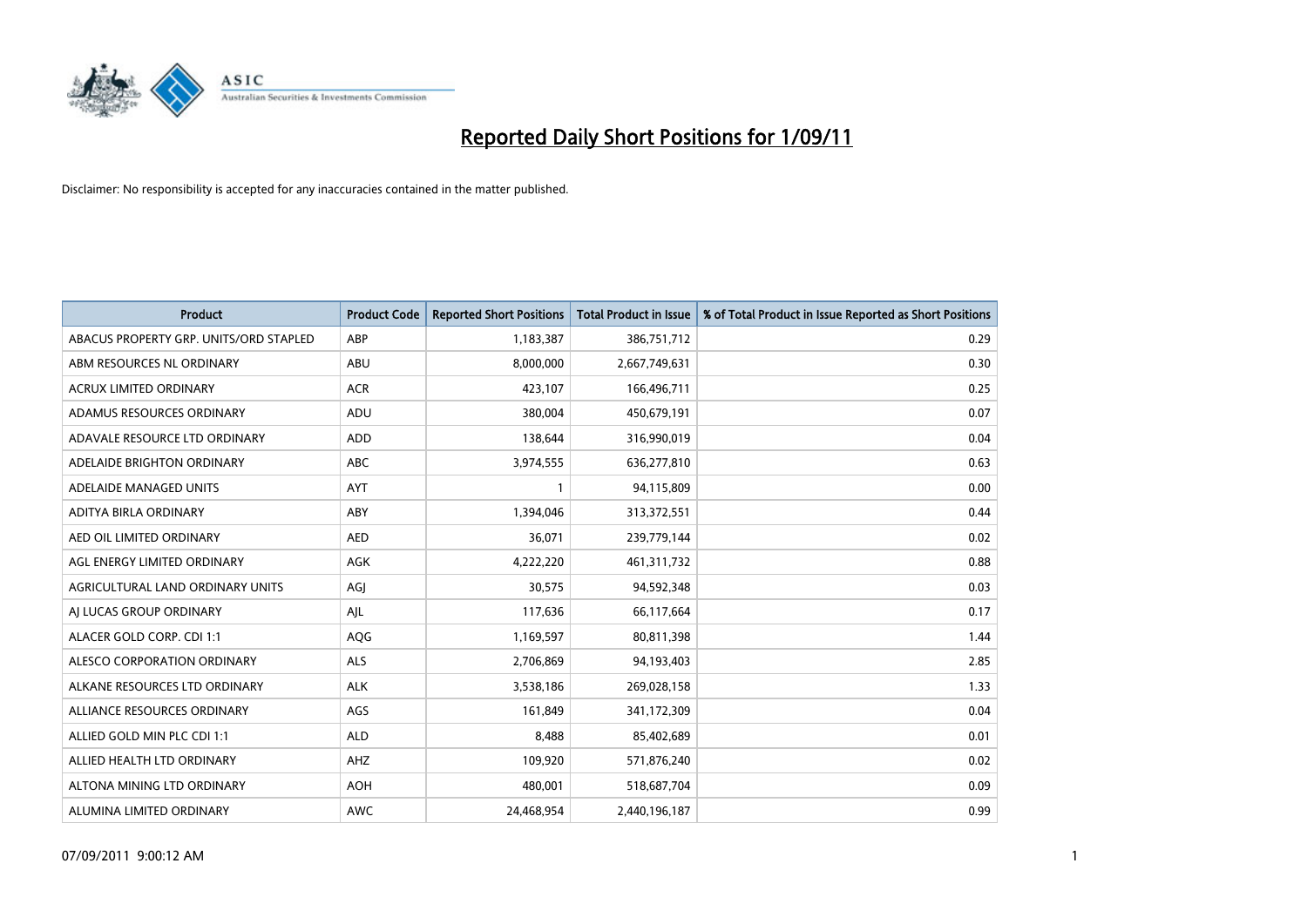

| <b>Product</b>                          | <b>Product Code</b> | <b>Reported Short Positions</b> | <b>Total Product in Issue</b> | % of Total Product in Issue Reported as Short Positions |
|-----------------------------------------|---------------------|---------------------------------|-------------------------------|---------------------------------------------------------|
| AMADEUS ENERGY ORDINARY                 | AMU                 | 549,324                         | 286,944,489                   | 0.19                                                    |
| AMALGAMATED HOLDINGS ORDINARY           | AHD                 | 1,504                           | 157,471,848                   | 0.00                                                    |
| AMCOR LIMITED ORDINARY                  | <b>AMC</b>          | 4,927,406                       | 1,227,572,318                 | 0.39                                                    |
| AMP LIMITED ORDINARY                    | AMP                 | 22,640,843                      | 2,811,693,913                 | 0.79                                                    |
| AMPELLA MINING ORDINARY                 | <b>AMX</b>          | 646,491                         | 204,985,108                   | 0.31                                                    |
| ANSELL LIMITED ORDINARY                 | <b>ANN</b>          | 2,826,348                       | 133,033,772                   | 2.11                                                    |
| ANZ BANKING GRP LTD ORDINARY            | ANZ                 | 10,445,524                      | 2,628,902,711                 | 0.38                                                    |
| APA GROUP STAPLED SECURITIES            | APA                 | 11,115,411                      | 634,116,029                   | 1.75                                                    |
| APEX MINERALS NL ORDINARY               | <b>AXM</b>          | 885,146                         | 5,550,243,713                 | 0.02                                                    |
| APN EUROPEAN RETAIL UNITS STAPLED SEC.  | <b>AEZ</b>          | 11,832                          | 544,910,660                   | 0.00                                                    |
| APN NEWS & MEDIA ORDINARY               | <b>APN</b>          | 24,342,489                      | 618,568,292                   | 3.93                                                    |
| AQUARIUS PLATINUM. ORDINARY             | <b>AOP</b>          | 4,260,223                       | 470,167,206                   | 0.90                                                    |
| AQUILA RESOURCES ORDINARY               | <b>AQA</b>          | 5,834,001                       | 374,368,499                   | 1.55                                                    |
| ARAFURA RESOURCE LTD ORDINARY           | <b>ARU</b>          | 6,512,307                       | 367,980,342                   | 1.76                                                    |
| ARB CORPORATION ORDINARY                | ARP                 | 10,086                          | 72,481,302                    | 0.01                                                    |
| ARDENT LEISURE GROUP STAPLED SECURITIES | AAD                 | 1,032,647                       | 318,498,934                   | 0.30                                                    |
| ARISTOCRAT LEISURE ORDINARY             | <b>ALL</b>          | 23,741,529                      | 536,480,307                   | 4.44                                                    |
| ASCIANO LIMITED ORDINARY                | <b>AIO</b>          | 17,561,831                      | 2,926,103,883                 | 0.58                                                    |
| ASG GROUP LIMITED ORDINARY              | <b>ASZ</b>          | 230,985                         | 169,117,796                   | 0.14                                                    |
| ASPEN GROUP ORD/UNITS STAPLED           | <b>APZ</b>          | 1,122,886                       | 584,985,037                   | 0.19                                                    |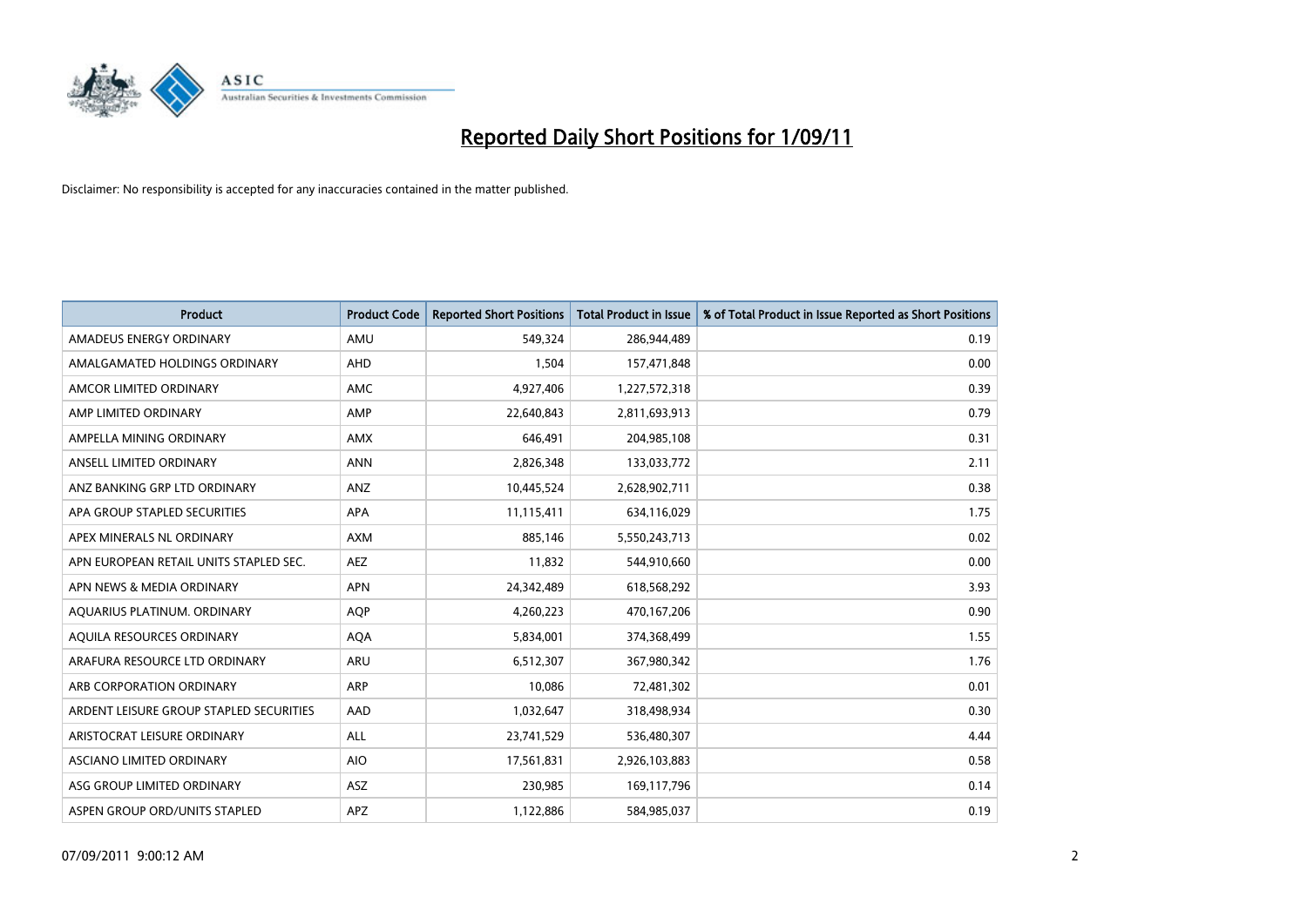

| <b>Product</b>                          | <b>Product Code</b> | <b>Reported Short Positions</b> | <b>Total Product in Issue</b> | % of Total Product in Issue Reported as Short Positions |
|-----------------------------------------|---------------------|---------------------------------|-------------------------------|---------------------------------------------------------|
| ASPIRE MINING LTD ORDINARY              | <b>AKM</b>          | 329,486                         | 540,471,483                   | 0.06                                                    |
| <b>ASTON RES LTD ORDINARY</b>           | <b>AZT</b>          | 342,804                         | 204,527,604                   | 0.18                                                    |
| ASTRO JAP PROP GROUP STAPLED SECURITIES | AJA                 | 28,969                          | 58,445,002                    | 0.05                                                    |
| ASX LIMITED ORDINARY                    | ASX                 | 1,517,451                       | 175,136,729                   | 0.85                                                    |
| ATLANTIC LIMITED ORDINARY               | ATI                 | 20,583                          | 114,027,850                   | 0.02                                                    |
| ATLAS IRON LIMITED ORDINARY             | <b>AGO</b>          | 21,980,538                      | 827,141,142                   | 2.67                                                    |
| <b>AURORA OIL &amp; GAS ORDINARY</b>    | <b>AUT</b>          | 7,697,892                       | 409,865,343                   | 1.86                                                    |
| <b>AUSDRILL LIMITED ORDINARY</b>        | <b>ASL</b>          | 208,888                         | 301,519,183                   | 0.05                                                    |
| AUSENCO LIMITED ORDINARY                | AAX                 | 1,329,281                       | 122,987,022                   | 1.07                                                    |
| AUSGOLD LIMITED ORDINARY                | <b>AUC</b>          | 75,160                          | 84,753,812                    | 0.09                                                    |
| <b>AUSTAL LIMITED ORDINARY</b>          | ASB                 | 416,537                         | 188,069,638                   | 0.21                                                    |
| <b>AUSTAR UNITED ORDINARY</b>           | <b>AUN</b>          | 1,629,667                       | 1,271,505,737                 | 0.13                                                    |
| AUSTBROKERS HOLDINGS ORDINARY           | <b>AUB</b>          | $\overline{2}$                  | 54,658,736                    | 0.00                                                    |
| AUSTIN ENGINEERING ORDINARY             | ANG                 | 2.747                           | 71,864,403                    | 0.00                                                    |
| <b>AUSTRALAND ASSETS ASSETS</b>         | AAZPB               | 1,168                           | 2,750,000                     | 0.04                                                    |
| AUSTRALAND PROPERTY STAPLED SECURITY    | <b>ALZ</b>          | 630,453                         | 576,846,597                   | 0.10                                                    |
| AUSTRALIAN AGRICULT, ORDINARY           | AAC                 | 1,207,658                       | 312,892,824                   | 0.37                                                    |
| AUSTRALIAN EDUCATION UNITS              | <b>AEU</b>          | 625,000                         | 175,465,397                   | 0.36                                                    |
| AUSTRALIAN INFRASTR, UNITS/ORDINARY     | <b>AIX</b>          | 2,665,811                       | 620,733,944                   | 0.42                                                    |
| AUSTRALIAN MINES LTD ORDINARY           | <b>AUZ</b>          | 1,400,000                       | 636,910,317                   | 0.22                                                    |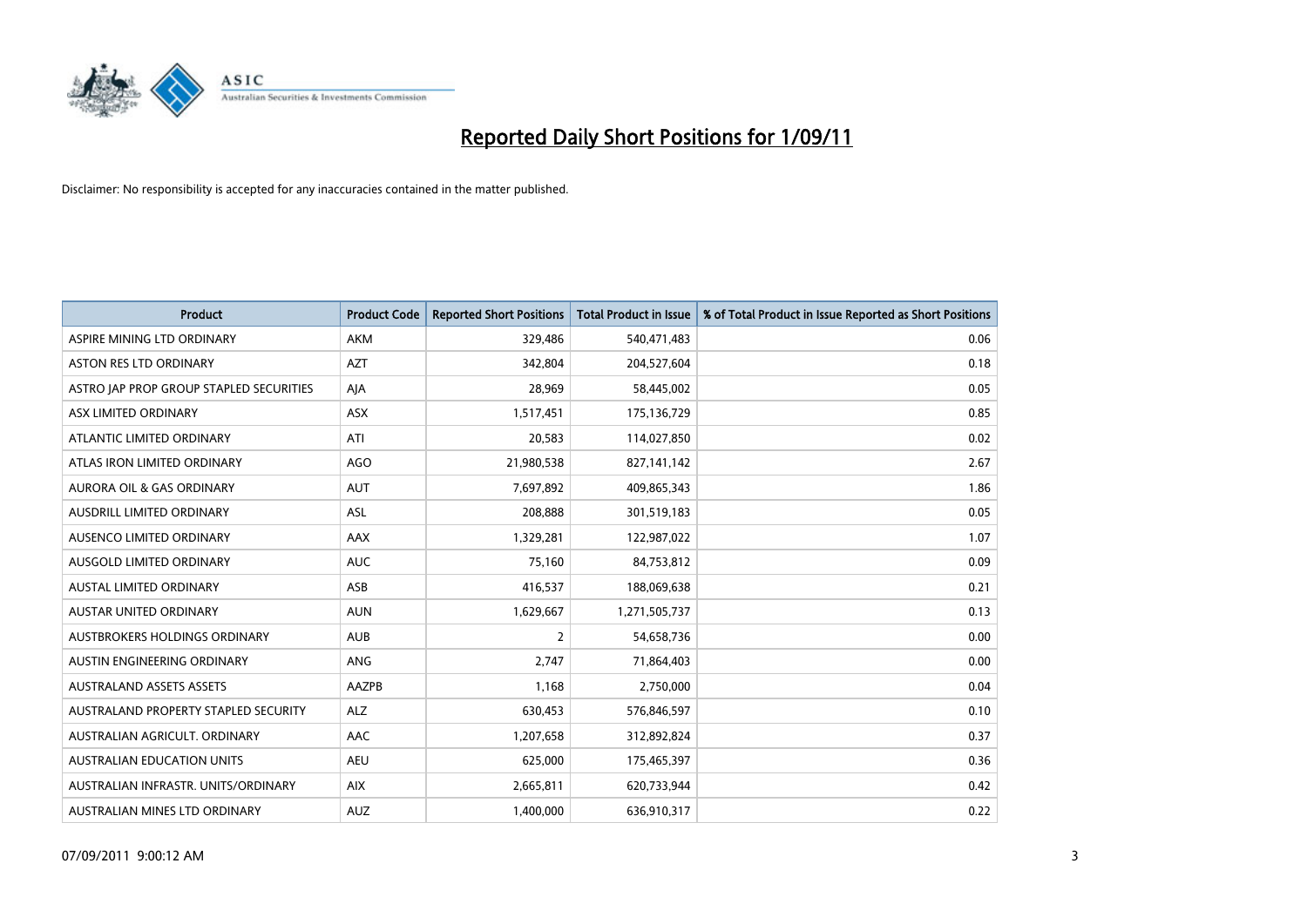

| Product                               | <b>Product Code</b> | <b>Reported Short Positions</b> | <b>Total Product in Issue</b> | % of Total Product in Issue Reported as Short Positions |
|---------------------------------------|---------------------|---------------------------------|-------------------------------|---------------------------------------------------------|
| AUSTRALIAN PHARM, ORDINARY            | API                 | 2,074,427                       | 488,115,883                   | 0.42                                                    |
| AUTOMOTIVE HOLDINGS ORDINARY          | <b>AHE</b>          | 5,675                           | 260,579,682                   | 0.00                                                    |
| AVANCO RESOURCES LTD ORDINARY         | AVB                 | 1,080,527                       | 790,453,517                   | 0.14                                                    |
| AVEXA LIMITED ORDINARY                | <b>AVX</b>          | 243,657                         | 847,688,779                   | 0.03                                                    |
| AWE LIMITED ORDINARY                  | AWE                 | 5,205,874                       | 521,871,941                   | 0.99                                                    |
| AZUMAH RESOURCES ORDINARY             | <b>AZM</b>          | 243,919                         | 281,650,356                   | 0.09                                                    |
| <b>BANDANNA ENERGY ORDINARY</b>       | <b>BND</b>          | 406,003                         | 526,946,930                   | 0.08                                                    |
| BANK OF QUEENSLAND. ORDINARY          | <b>BOQ</b>          | 9,348,601                       | 225,369,547                   | 4.13                                                    |
| <b>BASE RES LIMITED ORDINARY</b>      | <b>BSE</b>          | 779,331                         | 190,141,114                   | 0.41                                                    |
| <b>BATHURST RESOURCES ORDINARY</b>    | <b>BTU</b>          | 8,543,031                       | 685,847,997                   | 1.24                                                    |
| BAUXITE RESOURCE LTD ORDINARY         | <b>BAU</b>          | 109,797                         | 235,379,896                   | 0.05                                                    |
| <b>BC IRON LIMITED ORDINARY</b>       | <b>BCI</b>          | 278,942                         | 94,881,000                    | 0.29                                                    |
| BEACH ENERGY LIMITED ORDINARY         | <b>BPT</b>          | 1,628,529                       | 1,103,127,711                 | 0.13                                                    |
| BEADELL RESOURCE LTD ORDINARY         | <b>BDR</b>          | 909,241                         | 657,906,946                   | 0.14                                                    |
| BENDIGO AND ADELAIDE ORDINARY         | <b>BEN</b>          | 8,132,856                       | 360,325,520                   | 2.24                                                    |
| BERKELEY RESOURCES ORDINARY           | <b>BKY</b>          | 831,774                         | 174,298,273                   | 0.48                                                    |
| BETASHARES ASX RES ETF UNITS          | <b>ORE</b>          | 118,220                         | 4,519,665                     | 2.62                                                    |
| BETASHARES GOLD ETF ETF UNITS DEF SET | <b>QAUDA</b>        | 45,741                          | 388,730                       | 11.77                                                   |
| <b>BHP BILLITON LIMITED ORDINARY</b>  | <b>BHP</b>          | 44,210,893                      | 3,211,496,105                 | 1.34                                                    |
| <b>BILLABONG ORDINARY</b>             | <b>BBG</b>          | 19,936,114                      | 254,037,587                   | 7.85                                                    |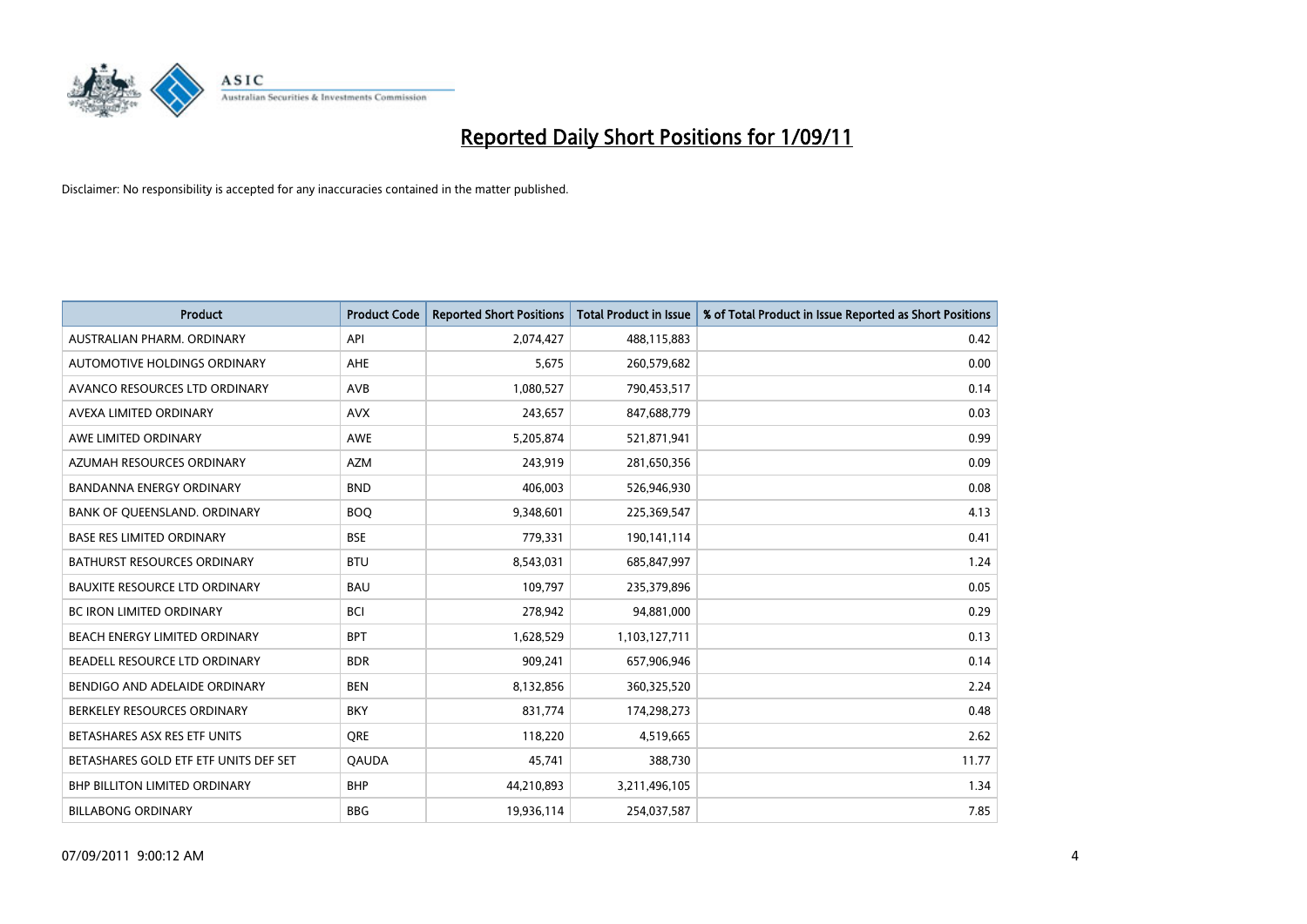

| Product                              | <b>Product Code</b> | <b>Reported Short Positions</b> | <b>Total Product in Issue</b> | % of Total Product in Issue Reported as Short Positions |
|--------------------------------------|---------------------|---------------------------------|-------------------------------|---------------------------------------------------------|
| <b>BIOTA HOLDINGS ORDINARY</b>       | <b>BTA</b>          | 1,962,047                       | 181,703,711                   | 1.07                                                    |
| <b>BISALLOY STEEL ORDINARY</b>       | <b>BIS</b>          | 84,480                          | 216,455,965                   | 0.04                                                    |
| BKI INVESTMENT LTD ORDINARY          | <b>BKI</b>          | 508                             | 422,863,407                   | 0.00                                                    |
| <b>BLACKTHORN RESOURCES ORDINARY</b> | <b>BTR</b>          | 35,848                          | 122,918,000                   | 0.03                                                    |
| <b>BLUESCOPE STEEL LTD ORDINARY</b>  | <b>BSL</b>          | 69,838,964                      | 1,842,207,385                 | 3.79                                                    |
| <b>BOART LONGYEAR ORDINARY</b>       | <b>BLY</b>          | 9,034,331                       | 461, 163, 412                 | 1.95                                                    |
| <b>BOOM LOGISTICS ORDINARY</b>       | <b>BOL</b>          | 443.894                         | 465,011,147                   | 0.09                                                    |
| BORAL LIMITED, ORDINARY              | <b>BLD</b>          | 43,884,659                      | 729,925,990                   | 6.01                                                    |
| BOTSWANA METALS LTD ORDINARY         | <b>BML</b>          | 7,000                           | 143,717,013                   | 0.00                                                    |
| <b>BOW ENERGY LIMITED ORDINARY</b>   | <b>BOW</b>          | 2,323,672                       | 351,683,973                   | 0.65                                                    |
| <b>BRADKEN LIMITED ORDINARY</b>      | <b>BKN</b>          | 3,374,894                       | 161,849,910                   | 2.06                                                    |
| <b>BRAMBLES LIMITED ORDINARY</b>     | <b>BXB</b>          | 16,565,191                      | 1,479,973,151                 | 1.09                                                    |
| <b>BRAZIRON LIMITED ORDINARY</b>     | <b>BZL</b>          | 60,000                          | 139,334,718                   | 0.04                                                    |
| <b>BREVILLE GROUP LTD ORDINARY</b>   | <b>BRG</b>          | 2,739                           | 129,995,322                   | 0.00                                                    |
| <b>BRICKWORKS LIMITED ORDINARY</b>   | <b>BKW</b>          | 20,515                          | 147,567,333                   | 0.01                                                    |
| <b>BROCKMAN RESOURCES ORDINARY</b>   | <b>BRM</b>          | 62,862                          | 144,803,151                   | 0.04                                                    |
| BT INVESTMENT MNGMNT ORDINARY        | <b>BTT</b>          | 956,310                         | 160,000,000                   | 0.59                                                    |
| <b>BURU ENERGY ORDINARY</b>          | <b>BRU</b>          | 4,233,251                       | 182,840,549                   | 2.32                                                    |
| <b>BWP TRUST ORDINARY UNITS</b>      | <b>BWP</b>          | 892,596                         | 520,012,793                   | 0.18                                                    |
| CABCHARGE AUSTRALIA ORDINARY         | CAB                 | 727,105                         | 120,437,014                   | 0.58                                                    |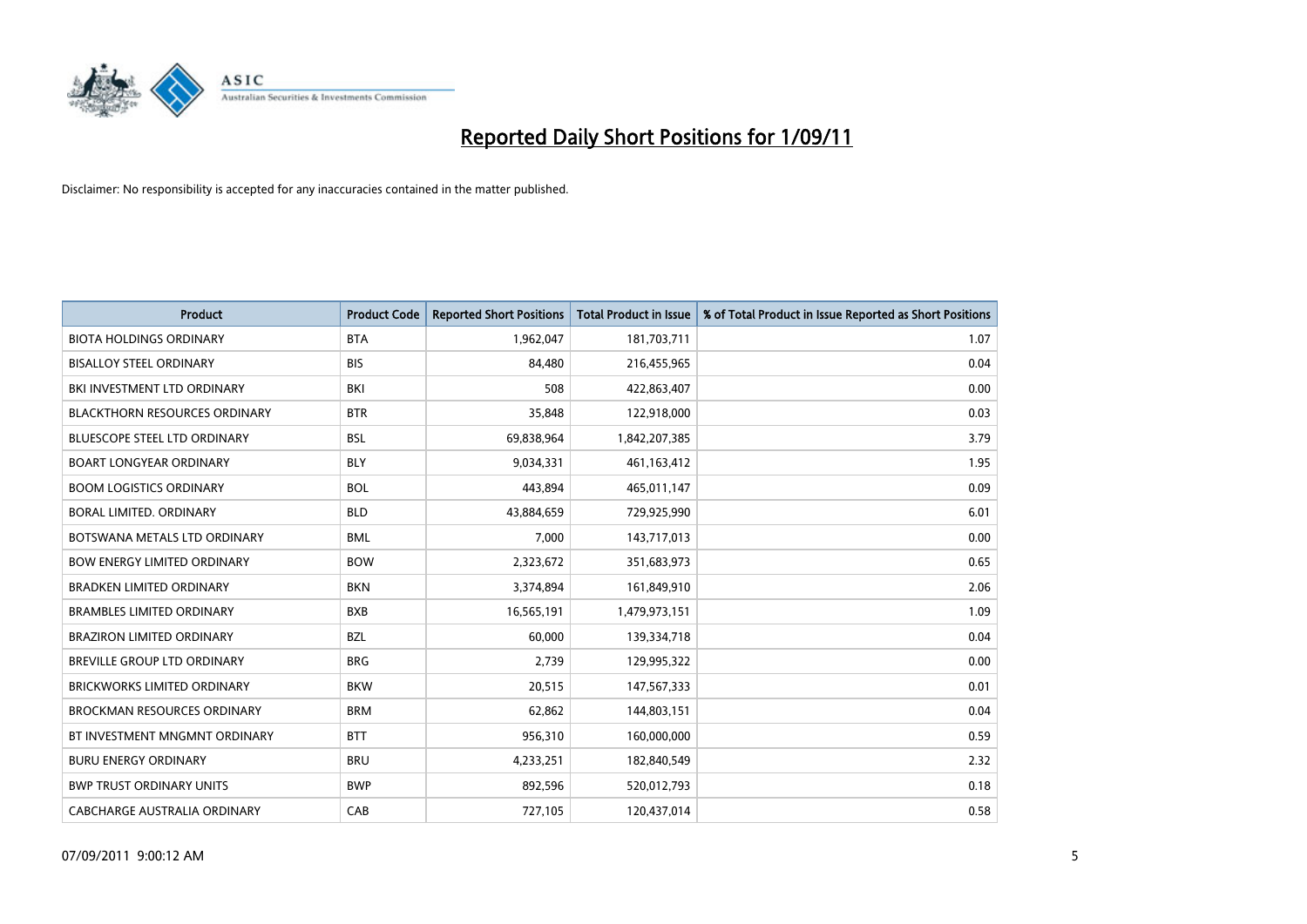

| <b>Product</b>                             | <b>Product Code</b> | <b>Reported Short Positions</b> | <b>Total Product in Issue</b> | % of Total Product in Issue Reported as Short Positions |
|--------------------------------------------|---------------------|---------------------------------|-------------------------------|---------------------------------------------------------|
| <b>CALTEX AUSTRALIA ORDINARY</b>           | <b>CTX</b>          | 7,865,080                       | 270,000,000                   | 2.88                                                    |
| <b>CAMPBELL BROTHERS ORDINARY</b>          | <b>CPB</b>          | 110,118                         | 67,503,411                    | 0.16                                                    |
| CAPE LAMBERT RES LTD ORDINARY              | <b>CFE</b>          | 1,117,509                       | 630,749,603                   | 0.18                                                    |
| CARABELLA RES LTD ORDINARY                 | <b>CLR</b>          | 164,583                         | 92,389,409                    | 0.18                                                    |
| <b>CARBON ENERGY ORDINARY</b>              | <b>CNX</b>          | 1,361,175                       | 698,517,858                   | 0.18                                                    |
| <b>CARDNO LIMITED ORDINARY</b>             | CDD                 | 3,027                           | 109,780,032                   | 0.00                                                    |
| CARNARVON PETROLEUM ORDINARY               | <b>CVN</b>          | 2,684,493                       | 690,320,634                   | 0.38                                                    |
| <b>CARNEGIE WAVE ENERGY ORDINARY</b>       | <b>CWE</b>          | 83,000                          | 899,087,627                   | 0.01                                                    |
| CARPATHIAN RESOURCES ORDINARY              | <b>CPN</b>          | 75,000                          | 265,533,501                   | 0.03                                                    |
| CARPENTARIA EXP. LTD ORDINARY              | CAP                 | 9,777                           | 98,741,301                    | 0.01                                                    |
| CARSALES.COM LTD ORDINARY                  | <b>CRZ</b>          | 12,822,212                      | 233,879,722                   | 5.47                                                    |
| <b>CASH CONVERTERS ORDINARY</b>            | CCV                 | 161,620                         | 379,761,025                   | 0.04                                                    |
| <b>CASPIAN OIL &amp; GAS ORDINARY</b>      | <b>CIG</b>          | 50.000                          | 1,331,500,513                 | 0.00                                                    |
| CATALPA RESOURCES ORDINARY                 | CAH                 | 198,931                         | 178,214,799                   | 0.11                                                    |
| <b>CELLNET GROUP ORDINARY</b>              | <b>CLT</b>          | 1,342                           | 61,232,953                    | 0.00                                                    |
| CENTRAL PETROLEUM ORDINARY                 | <b>CTP</b>          | 11,455                          | 982,298,842                   | 0.00                                                    |
| <b>CENTRO PROPERTIES UNITS/ORD STAPLED</b> | <b>CNP</b>          | 6,692                           | 972,414,514                   | 0.00                                                    |
| CENTRO RETAIL GROUP STAPLED SECURITIES     | <b>CER</b>          | 598,284                         | 2,286,399,424                 | 0.02                                                    |
| <b>CERAMIC FUEL CELLS ORDINARY</b>         | <b>CFU</b>          | 2,108,339                       | 1,201,353,566                 | 0.17                                                    |
| <b>CERRO RESOURCES NL ORDINARY</b>         | <b>CIO</b>          | 29,672                          | 748,268,606                   | 0.00                                                    |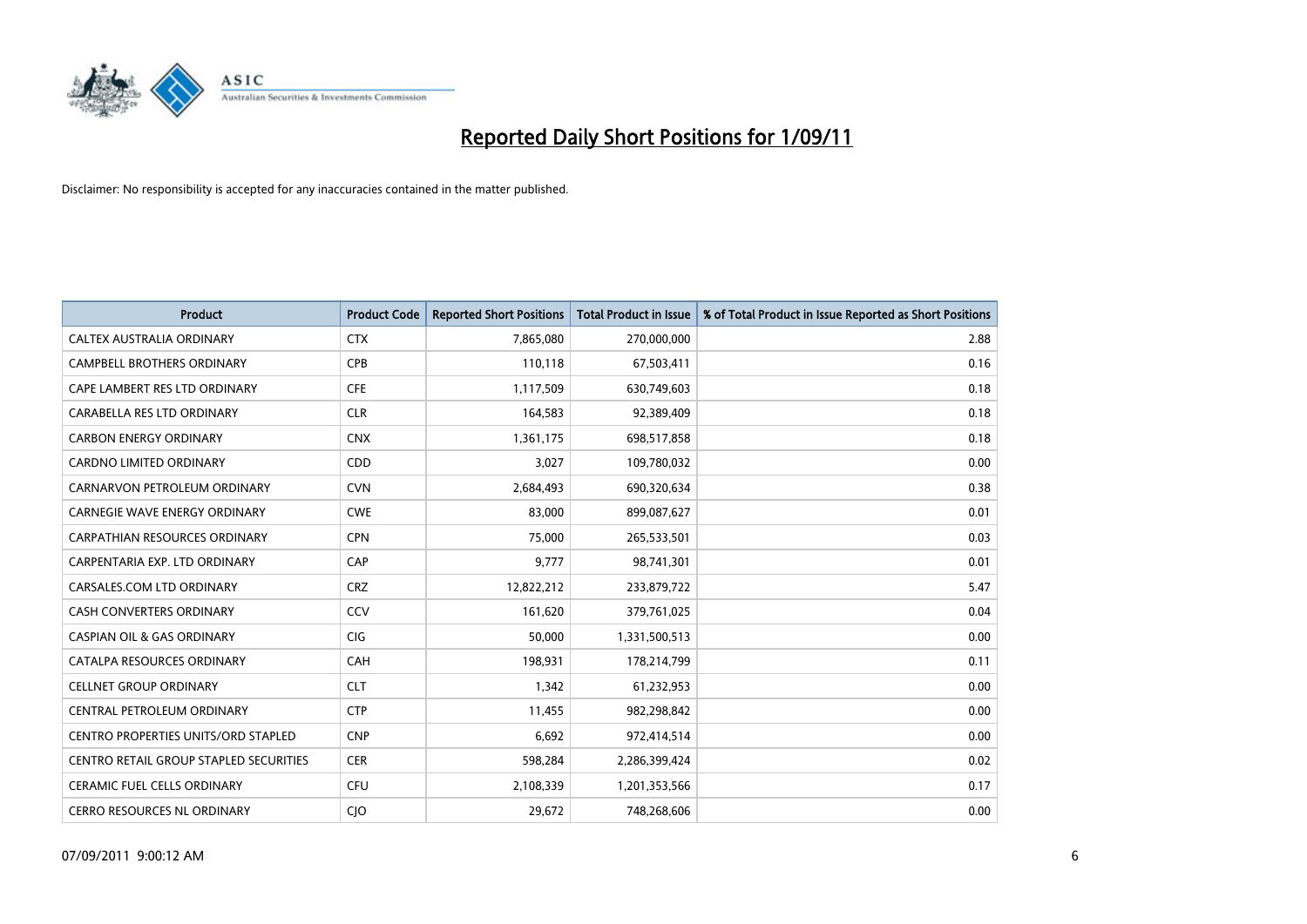

| Product                                 | <b>Product Code</b> | <b>Reported Short Positions</b> | <b>Total Product in Issue</b> | % of Total Product in Issue Reported as Short Positions |
|-----------------------------------------|---------------------|---------------------------------|-------------------------------|---------------------------------------------------------|
| <b>CFS RETAIL PROPERTY UNITS</b>        | <b>CFX</b>          | 54,592,954                      | 2,839,591,911                 | 1.90                                                    |
| CGA MINING LIMITED ORDINARY             | <b>CGX</b>          | 135,709                         | 333,475,726                   | 0.04                                                    |
| CHALLENGER DIV.PRO. STAPLED UNITS       | <b>CDI</b>          | 168,349                         | 903,470,988                   | 0.02                                                    |
| CHALLENGER INFRAST. STAPLED UNITS       | <b>CIF</b>          | 31,499                          | 316,223,785                   | 0.01                                                    |
| <b>CHALLENGER LIMITED ORDINARY</b>      | CGF                 | 6,361,394                       | 492,807,490                   | 1.30                                                    |
| <b>CHANDLER MACLEOD LTD ORDINARY</b>    | <b>CMG</b>          | 11,970                          | 466,466,720                   | 0.00                                                    |
| CHARTER HALL GROUP STAPLED US PROHIBIT. | <b>CHC</b>          | 1,059,052                       | 308,040,283                   | 0.34                                                    |
| <b>CHARTER HALL OFFICE UNIT</b>         | CQ <sub>O</sub>     | 10,735,005                      | 493,319,730                   | 2.16                                                    |
| <b>CHARTER HALL RETAIL UNITS</b>        | <b>CQR</b>          | 81,457                          | 302,162,079                   | 0.02                                                    |
| CITIGOLD CORP LTD ORDINARY              | <b>CTO</b>          | 2,059,217                       | 1,105,078,301                 | 0.18                                                    |
| CLINUVEL PHARMACEUT, ORDINARY           | CUV                 | 4,127                           | 30,381,706                    | 0.01                                                    |
| <b>CLOUGH LIMITED ORDINARY</b>          | <b>CLO</b>          | 85,761                          | 769,801,269                   | 0.01                                                    |
| <b>CO2 GROUP LIMITED ORDINARY</b>       | COZ                 | 400.000                         | 280,309,888                   | 0.14                                                    |
| <b>COAL &amp; ALLIED ORDINARY</b>       | <b>CNA</b>          | 8,453                           | 86,584,735                    | 0.00                                                    |
| COAL OF AFRICA LTD ORDINARY             | <b>CZA</b>          | 476,866                         | 531,139,661                   | 0.09                                                    |
| <b>COALSPUR MINES LTD ORDINARY</b>      | <b>CPL</b>          | 716,727                         | 579,768,744                   | 0.11                                                    |
| <b>COBAR CONSOLIDATED ORDINARY</b>      | CCU                 | 40,120                          | 175,313,488                   | 0.02                                                    |
| COCA-COLA AMATIL ORDINARY               | <b>CCL</b>          | 7,489,429                       | 758,281,096                   | 0.98                                                    |
| <b>COCHLEAR LIMITED ORDINARY</b>        | <b>COH</b>          | 2,235,887                       | 56,808,883                    | 3.93                                                    |
| <b>COCKATOO COAL ORDINARY</b>           | <b>COK</b>          | 5,546,302                       | 1,016,196,908                 | 0.54                                                    |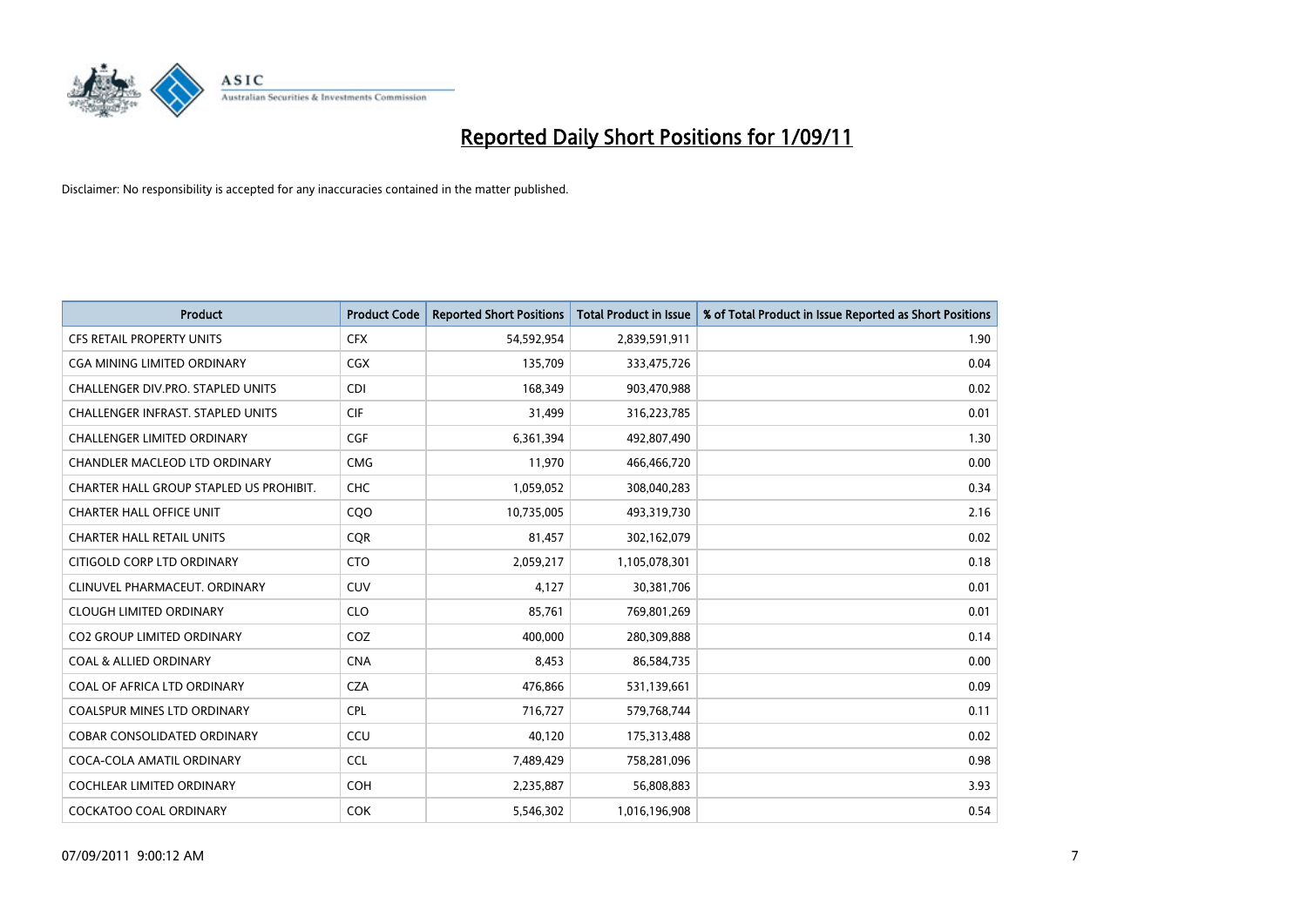

| Product                                  | <b>Product Code</b> | <b>Reported Short Positions</b> | <b>Total Product in Issue</b> | % of Total Product in Issue Reported as Short Positions |
|------------------------------------------|---------------------|---------------------------------|-------------------------------|---------------------------------------------------------|
| <b>COKAL LTD ORDINARY</b>                | <b>CKA</b>          | 667,384                         | 130,055,735                   | 0.51                                                    |
| COLLINS FOODS LTD ORDINARY               | <b>CKF</b>          | 731,173                         | 93,000,003                    | 0.78                                                    |
| COMMONWEALTH BANK, ORDINARY              | <b>CBA</b>          | 30,127,634                      | 1,558,687,244                 | 1.87                                                    |
| COMMONWEALTH PROP ORDINARY UNITS         | <b>CPA</b>          | 27,747,329                      | 2,458,123,552                 | 1.13                                                    |
| <b>COMPASS RESOURCES ORDINARY</b>        | <b>CMR</b>          | 160,952                         | 147,402,920                   | 0.11                                                    |
| <b>COMPUTERSHARE LTD ORDINARY</b>        | <b>CPU</b>          | 5,958,716                       | 555,664,059                   | 1.05                                                    |
| <b>CONNECTEAST GROUP STAPLED</b>         | <b>CEU</b>          | 11,972,566                      | 3,940,145,951                 | 0.29                                                    |
| CONQUEST MINING ORDINARY                 | CQT                 | 1,274,309                       | 583,241,478                   | 0.21                                                    |
| CONSOLIDATED MEDIA. ORDINARY             | <b>CMI</b>          | 1,439,834                       | 561,834,996                   | 0.25                                                    |
| CONTANGO MICROCAP ORDINARY               | <b>CTN</b>          | 7,500                           | 146,423,793                   | 0.01                                                    |
| CONTINENTAL COAL LTD DEFERRED SETTLEMENT | <b>CCCDA</b>        | 2,000                           | 241,517,032                   | 0.00                                                    |
| COOPER ENERGY LTD ORDINARY               | <b>COE</b>          | 89,539                          | 292,576,001                   | 0.03                                                    |
| <b>COPPER STRIKE LTD ORDINARY</b>        | <b>CSE</b>          | 714                             | 129,455,571                   | 0.00                                                    |
| <b>CORDLIFE LIMITED ORDINARY</b>         | CBB                 |                                 | 150,887,354                   | 0.00                                                    |
| <b>COUNT FINANCIAL ORDINARY</b>          | COU                 | 427,808                         | 262,247,830                   | 0.16                                                    |
| <b>CREDIT CORP GROUP ORDINARY</b>        | <b>CCP</b>          | 5,300                           | 45,210,752                    | 0.01                                                    |
| <b>CROMWELL PROP STAPLED SECURITIES</b>  | <b>CMW</b>          | 274,564                         | 966,845,859                   | 0.03                                                    |
| <b>CROWN LIMITED ORDINARY</b>            | <b>CWN</b>          | 1,164,190                       | 754,131,800                   | 0.13                                                    |
| <b>CRUSADER RESOURCES ORDINARY</b>       | CAS                 | 250,000                         | 110,146,040                   | 0.23                                                    |
| <b>CSG LIMITED ORDINARY</b>              | CSV                 | 863,212                         | 282,567,499                   | 0.31                                                    |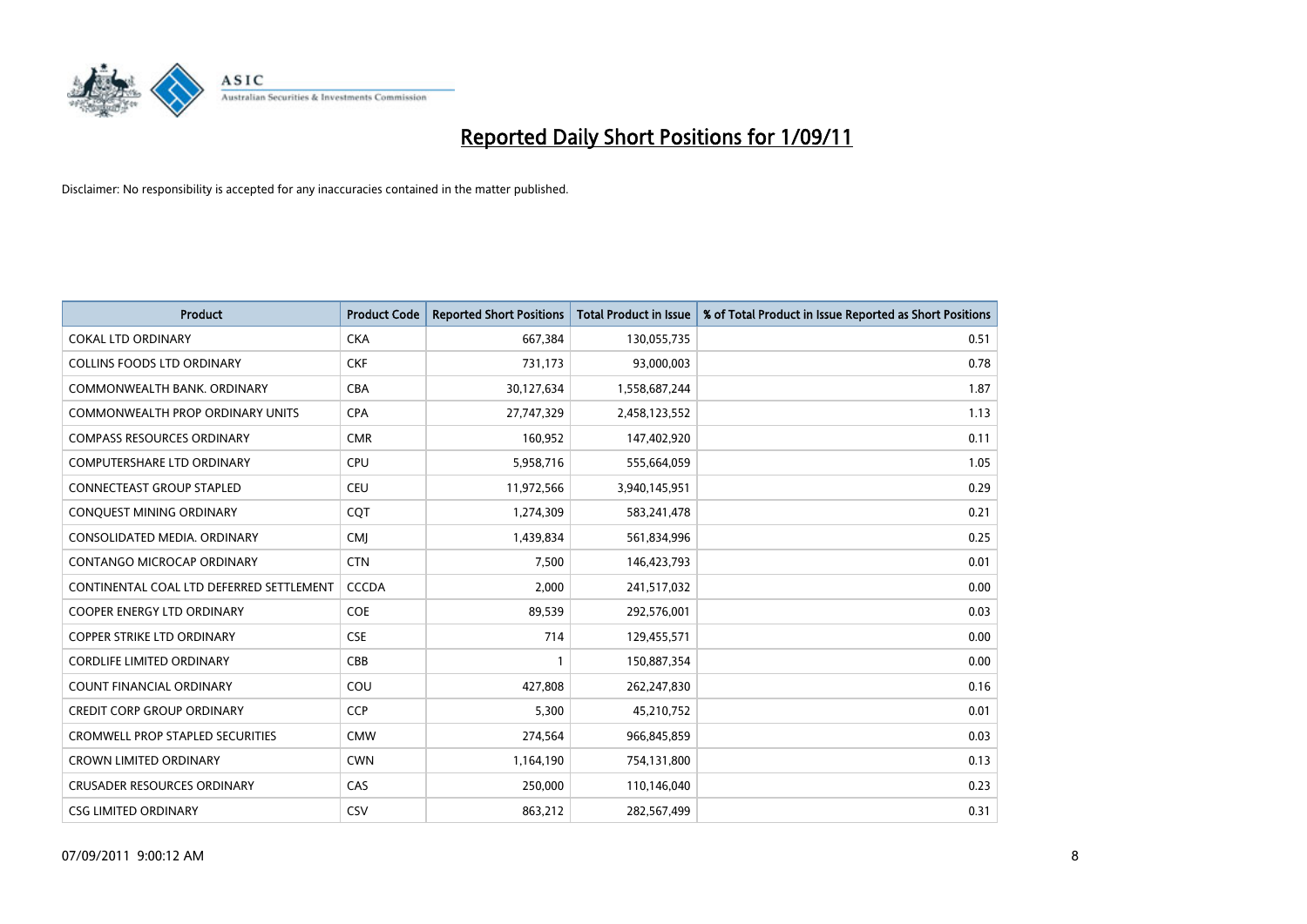

| Product                             | <b>Product Code</b> | <b>Reported Short Positions</b> | <b>Total Product in Issue</b> | % of Total Product in Issue Reported as Short Positions |
|-------------------------------------|---------------------|---------------------------------|-------------------------------|---------------------------------------------------------|
| <b>CSL LIMITED ORDINARY</b>         | <b>CSL</b>          | 7,196,551                       | 527,960,909                   | 1.34                                                    |
| <b>CSR LIMITED ORDINARY</b>         | <b>CSR</b>          | 18,574,120                      | 506,000,315                   | 3.67                                                    |
| <b>CUDECO LIMITED ORDINARY</b>      | CDU                 | 1,757,483                       | 138,649,865                   | 1.26                                                    |
| <b>CUE ENERGY RESOURCE ORDINARY</b> | <b>CUE</b>          | 120,563                         | 694,819,718                   | 0.02                                                    |
| <b>CUSTOMERS LIMITED ORDINARY</b>   | <b>CUS</b>          | 212,691                         | 134,869,357                   | 0.15                                                    |
| DART ENERGY LTD ORDINARY            | <b>DTE</b>          | 5,376,478                       | 720,875,002                   | 0.74                                                    |
| DAVID JONES LIMITED ORDINARY        | <b>DIS</b>          | 41,555,746                      | 520,751,395                   | 7.97                                                    |
| DECMIL GROUP LIMITED ORDINARY       | <b>DCG</b>          | 123,923                         | 124,269,568                   | 0.10                                                    |
| DEEP YELLOW LIMITED ORDINARY        | <b>DYL</b>          | 45,796                          | 1,128,506,403                 | 0.00                                                    |
| DEVINE LIMITED ORDINARY             | <b>DVN</b>          | 1,000                           | 634,918,223                   | 0.00                                                    |
| DEXUS PROPERTY GROUP STAPLED UNITS  | <b>DXS</b>          | 12,061,783                      | 4,839,024,176                 | 0.23                                                    |
| DISCOVERY METALS LTD ORDINARY       | <b>DML</b>          | 5,860,000                       | 437,114,481                   | 1.32                                                    |
| DOMINO PIZZA ENTERPR ORDINARY       | <b>DMP</b>          | 324,333                         | 68,407,674                    | 0.47                                                    |
| DOWNER EDI LIMITED ORDINARY         | <b>DOW</b>          | 6,980,310                       | 429,100,296                   | 1.62                                                    |
| DRAGON MINING LTD ORDINARY          | <b>DRA</b>          | 403                             | 75,170,613                    | 0.00                                                    |
| DRILLSEARCH ENERGY ORDINARY         | <b>DLS</b>          | 1,823,639                       | 305,176,742                   | 0.60                                                    |
| DUET GROUP STAPLED US PROHIBIT.     | <b>DUE</b>          | 6,679,449                       | 1,025,999,012                 | 0.65                                                    |
| DULUXGROUP LIMITED ORDINARY         | <b>DLX</b>          | 8,817,982                       | 367,456,259                   | 2.36                                                    |
| <b>EASTERN STAR GAS ORDINARY</b>    | ESG                 | 29,756,170                      | 992,317,041                   | 2.98                                                    |
| ECHO ENTERTAINMENT ORDINARY         | EGP                 | 945.824                         | 688,019,737                   | 0.12                                                    |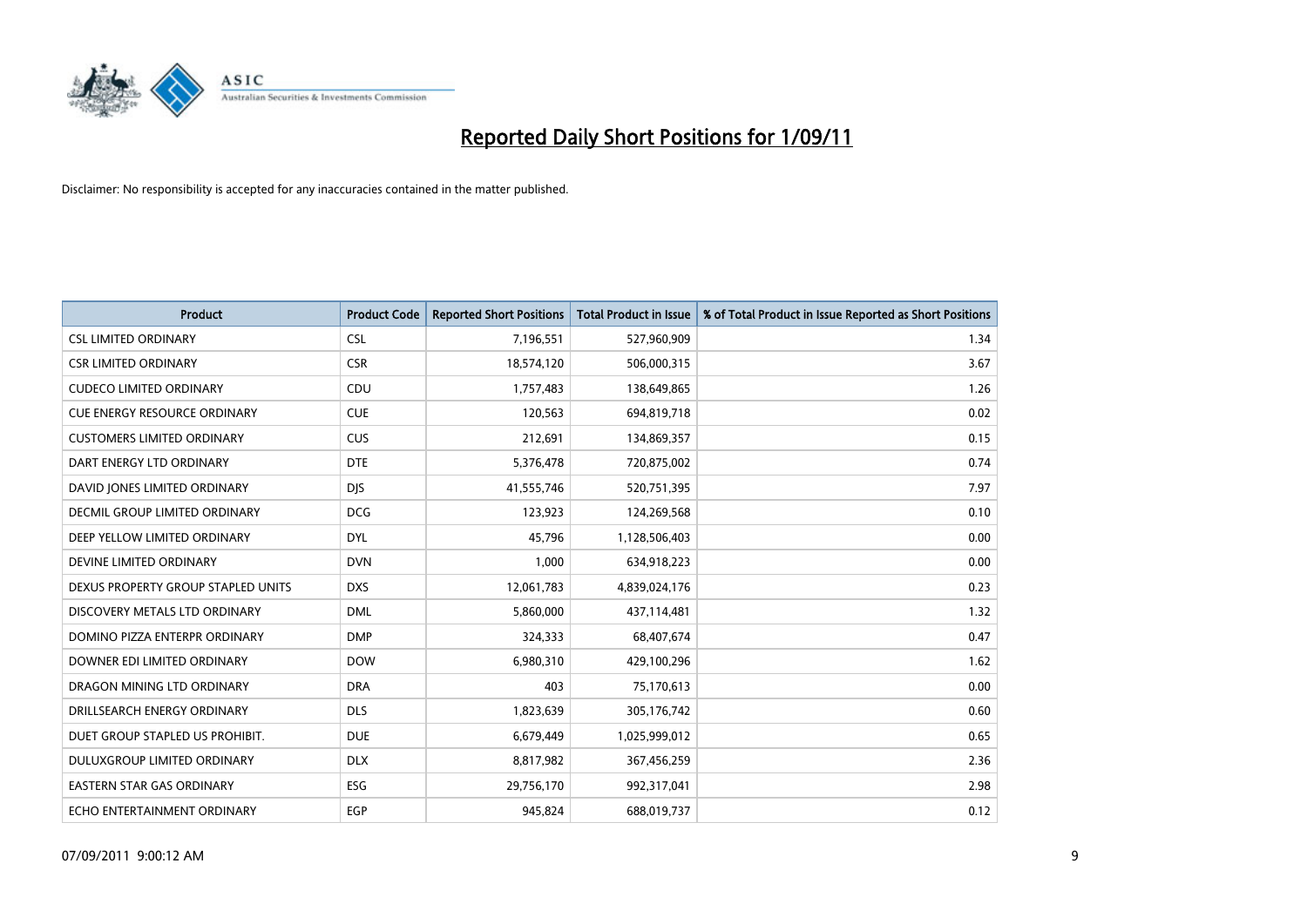

| <b>Product</b>                        | <b>Product Code</b> | <b>Reported Short Positions</b> | <b>Total Product in Issue</b> | % of Total Product in Issue Reported as Short Positions |
|---------------------------------------|---------------------|---------------------------------|-------------------------------|---------------------------------------------------------|
| <b>ELDERS LIMITED ORDINARY</b>        | <b>ELD</b>          | 17,729,454                      | 448,598,480                   | 3.93                                                    |
| ELDORADO GOLD CORP CDI 1:1            | EAU                 | 14,880                          | 11,658,431                    | 0.13                                                    |
| ELEMENTAL MINERALS ORDINARY           | <b>ELM</b>          | 184,660                         | 173,385,608                   | 0.10                                                    |
| ELEMENTOS LIMITED ORDINARY            | <b>ELT</b>          | 8                               | 77,068,979                    | 0.00                                                    |
| ELIXIR PETROLEUM LTD ORDINARY         | <b>EXR</b>          | 324,400                         | 188,988,472                   | 0.17                                                    |
| <b>EMECO HOLDINGS ORDINARY</b>        | <b>EHL</b>          | 364,900                         | 631,237,586                   | 0.05                                                    |
| ENERGIA MINERALS LTD ORDINARY         | <b>EMX</b>          | 139,711                         | 82,500,005                    | 0.17                                                    |
| <b>ENERGY RESOURCES ORDINARY 'A'</b>  | <b>ERA</b>          | 5,180,805                       | 190,737,934                   | 2.74                                                    |
| <b>ENERGY WORLD CORPOR. ORDINARY</b>  | <b>EWC</b>          | 21,287,639                      | 1,734,166,672                 | 1.23                                                    |
| <b>ENTEK ENERGY LTD ORDINARY</b>      | <b>ETE</b>          | 489.903                         | 510,657,387                   | 0.10                                                    |
| <b>ENTELLECT LIMITED ORDINARY</b>     | ESN                 | 464,050                         | 985,337,932                   | 0.05                                                    |
| <b>ENVESTRA LIMITED ORDINARY</b>      | <b>ENV</b>          | 2,013,656                       | 1,468,560,201                 | 0.13                                                    |
| EQUATORIAL RES LTD ORDINARY           | <b>EQX</b>          | 3,577                           | 113,048,553                   | 0.00                                                    |
| <b>EXTRACT RESOURCES ORDINARY</b>     | <b>EXT</b>          | 574,742                         | 251,159,163                   | 0.21                                                    |
| FAIRFAX MEDIA LTD ORDINARY            | <b>FXI</b>          | 287,210,791                     | 2,351,955,725                 | 12.21                                                   |
| <b>FAR LTD ORDINARY</b>               | <b>FAR</b>          | 21,000,000                      | 1,245,401,164                 | 1.69                                                    |
| FERRAUS LIMITED ORDINARY              | <b>FRS</b>          | 370                             | 408,884,504                   | 0.00                                                    |
| FISHER & PAYKEL APP. ORDINARY         | <b>FPA</b>          | 18,298                          | 724,235,162                   | 0.00                                                    |
| FKP PROPERTY GROUP STAPLED SECURITIES | <b>FKP</b>          | 29,800,923                      | 1,185,077,223                 | 2.48                                                    |
| FLEETWOOD CORP ORDINARY               | <b>FWD</b>          | 841,546                         | 58,071,672                    | 1.46                                                    |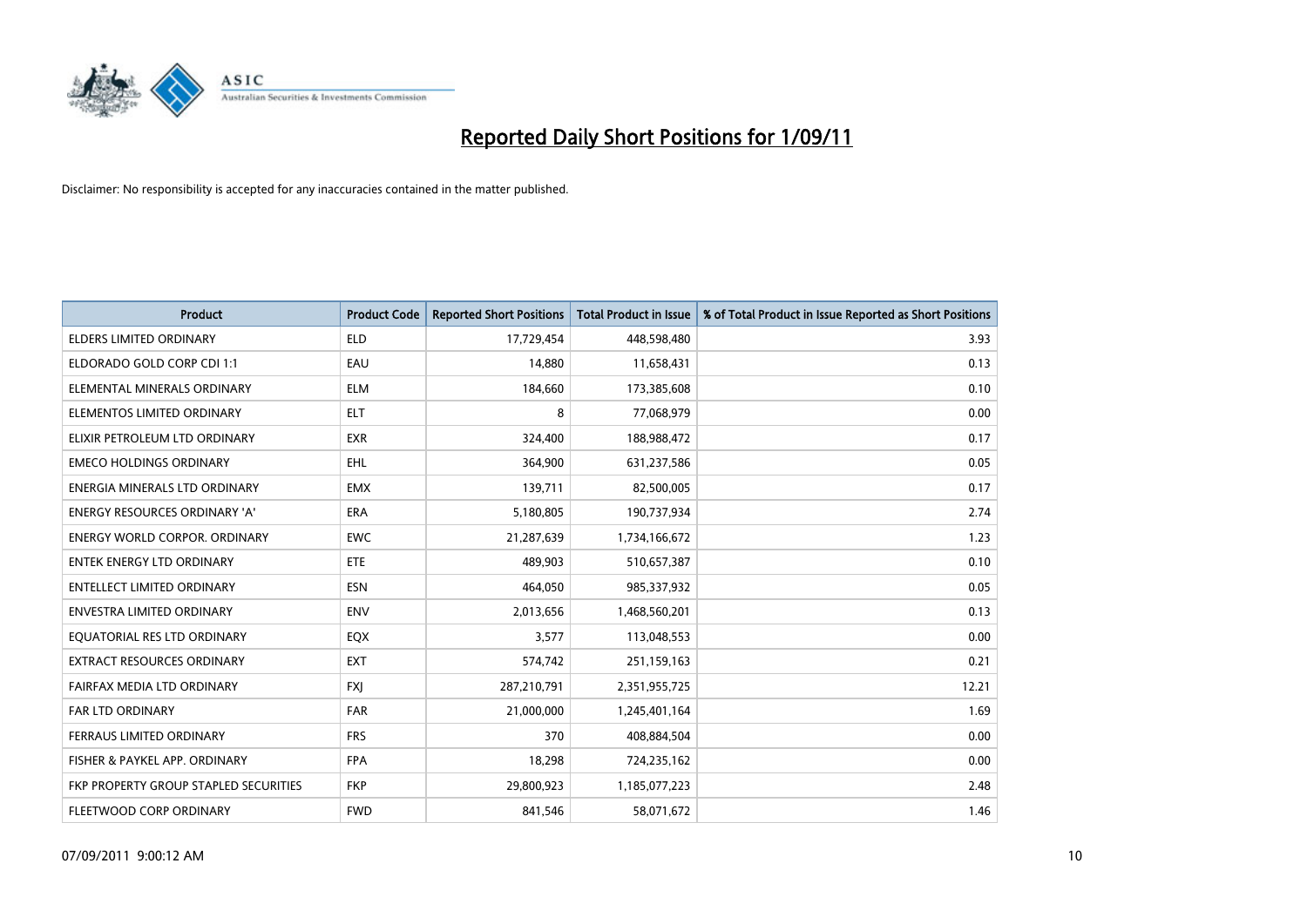

| Product                              | <b>Product Code</b> | <b>Reported Short Positions</b> | <b>Total Product in Issue</b> | % of Total Product in Issue Reported as Short Positions |
|--------------------------------------|---------------------|---------------------------------|-------------------------------|---------------------------------------------------------|
| FLETCHER BUILDING ORDINARY           | <b>FBU</b>          | 7,511,553                       | 678,573,570                   | 1.11                                                    |
| FLEXIGROUP LIMITED ORDINARY          | <b>FXL</b>          | 32,609                          | 276,292,173                   | 0.00                                                    |
| <b>FLIGHT CENTRE ORDINARY</b>        | <b>FLT</b>          | 4,698,505                       | 99,959,845                    | 4.69                                                    |
| FLINDERS MINES LTD ORDINARY          | <b>FMS</b>          | 21,145,194                      | 1,820,839,571                 | 1.15                                                    |
| <b>FORGE GROUP LIMITED ORDINARY</b>  | FGE                 | 105,713                         | 82,924,014                    | 0.13                                                    |
| FORTE ENERGY NL ORDINARY             | <b>FTE</b>          | 2,658,986                       | 695,589,311                   | 0.38                                                    |
| FORTESCUE METALS GRP ORDINARY        | <b>FMG</b>          | 34,771,205                      | 3,113,348,659                 | 1.07                                                    |
| <b>FOSTER'S GROUP ORDINARY</b>       | FGL                 | 18,226,133                      | 1,940,894,542                 | 0.93                                                    |
| FTD CORPORATION ORDINARY             | <b>FTD</b>          | 8,088                           | 36,474,593                    | 0.02                                                    |
| <b>FUNTASTIC LIMITED ORDINARY</b>    | <b>FUN</b>          | 322,528                         | 340,997,682                   | 0.09                                                    |
| <b>G.U.D. HOLDINGS ORDINARY</b>      | GUD                 | 209,728                         | 69,089,611                    | 0.28                                                    |
| <b>GALAXY RESOURCES ORDINARY</b>     | <b>GXY</b>          | 2,324,717                       | 323,327,000                   | 0.72                                                    |
| <b>GEODYNAMICS LIMITED ORDINARY</b>  | GDY                 | 109,789                         | 337,084,174                   | 0.03                                                    |
| <b>GINDALBIE METALS LTD ORDINARY</b> | GBG                 | 38,614,737                      | 1,135,565,349                 | 3.39                                                    |
| <b>GLOBAL MINING ORDINARY</b>        | GMI                 | 8,951                           | 191,820,968                   | 0.00                                                    |
| <b>GLOUCESTER COAL ORDINARY</b>      | GCL                 | 825,888                         | 202,905,967                   | 0.41                                                    |
| <b>GME RESOURCES LTD ORDINARY</b>    | <b>GME</b>          | 800                             | 322,635,902                   | 0.00                                                    |
| <b>GOLD ROAD RES LTD ORDINARY</b>    | GOR                 | 38,331                          | 317,087,535                   | 0.01                                                    |
| <b>GOLDEN WEST RESOURCE ORDINARY</b> | <b>GWR</b>          | 1,617                           | 192,082,567                   | 0.00                                                    |
| <b>GOODMAN FIELDER, ORDINARY</b>     | GFF                 | 26,954,382                      | 1,380,386,438                 | 1.93                                                    |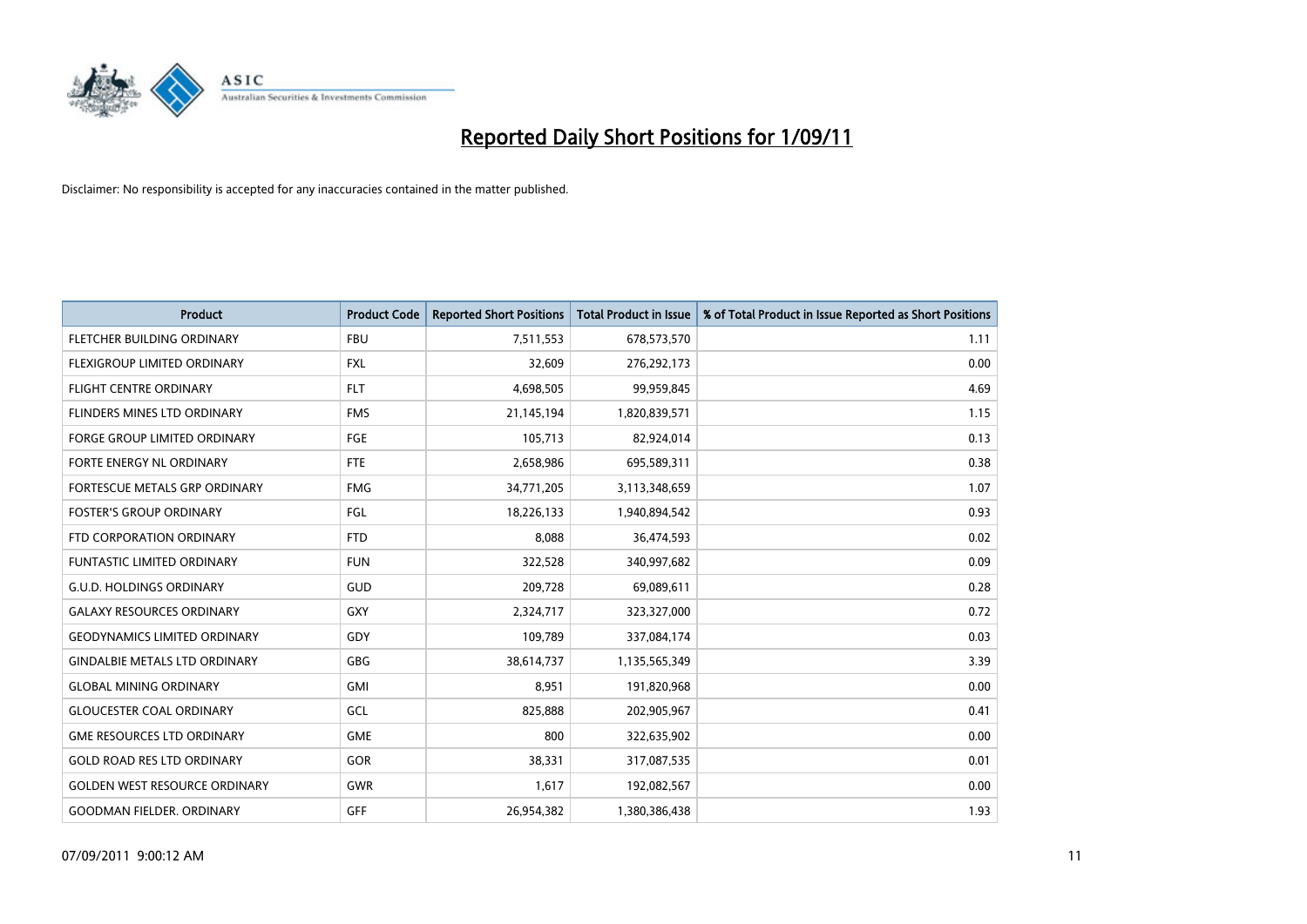

| <b>Product</b>                            | <b>Product Code</b> | <b>Reported Short Positions</b> | Total Product in Issue | % of Total Product in Issue Reported as Short Positions |
|-------------------------------------------|---------------------|---------------------------------|------------------------|---------------------------------------------------------|
| <b>GOODMAN GROUP STAPLED US PROHIBIT.</b> | <b>GMG</b>          | 24,860,532                      | 7,394,607,411          | 0.32                                                    |
| <b>GPT GROUP STAPLED SEC.</b>             | <b>GPT</b>          | 13,811,443                      | 1,840,768,576          | 0.73                                                    |
| <b>GRAINCORP LIMITED A CLASS ORDINARY</b> | <b>GNC</b>          | 1,376,134                       | 198,318,900            | 0.67                                                    |
| <b>GRANGE RESOURCES. ORDINARY</b>         | <b>GRR</b>          | 166,577                         | 1,153,181,487          | 0.01                                                    |
| <b>GREENCAP LIMITED ORDINARY</b>          | GCG                 |                                 | 262,515,385            | 0.00                                                    |
| <b>GREENLAND MIN EN LTD ORDINARY</b>      | GGG                 | 2,312,788                       | 410,407,582            | 0.56                                                    |
| <b>GRYPHON MINERALS LTD ORDINARY</b>      | GRY                 | 1,715,879                       | 299,922,058            | 0.56                                                    |
| <b>GUILDFORD COAL LTD ORDINARY</b>        | <b>GUF</b>          | 1,973,988                       | 217,469,617            | 0.91                                                    |
| <b>GUINNESS PEAT GROUP. CDI 1:1</b>       | <b>GPG</b>          | 54                              | 266,222,148            | 0.00                                                    |
| <b>GUNNS LIMITED ORDINARY</b>             | <b>GNS</b>          | 70,036,287                      | 848,401,559            | 8.25                                                    |
| <b>GWA GROUP LTD ORDINARY</b>             | <b>GWA</b>          | 7,679,179                       | 301,525,014            | 2.54                                                    |
| <b>HARVEY NORMAN ORDINARY</b>             | <b>HVN</b>          | 50,885,519                      | 1,062,316,784          | 4.78                                                    |
| HASTIE GROUP LIMITED ORDINARY             | <b>HST</b>          | 16,395,510                      | 1,367,511,426          | 1.20                                                    |
| HASTINGS DIVERSIFIED STAPLED SECURITY     | <b>HDF</b>          | 3,035,343                       | 530,001,072            | 0.56                                                    |
| <b>HEARTWARE INT INC CDI 35:1</b>         | <b>HIN</b>          | 272,008                         | 48,598,550             | 0.56                                                    |
| <b>HENDERSON GROUP CDI 1:1</b>            | <b>HGG</b>          | 7,745,758                       | 628,839,582            | 1.24                                                    |
| HFA HOLDINGS LIMITED ORDINARY             | <b>HFA</b>          | 447,023                         | 117,332,831            | 0.37                                                    |
| HIGHLANDS PACIFIC ORDINARY                | <b>HIG</b>          | 2,415,464                       | 686,082,148            | 0.35                                                    |
| HILLGROVE RES LTD ORDINARY                | <b>HGO</b>          | 1,128,777                       | 793,698,575            | 0.14                                                    |
| HILLS HOLDINGS LTD ORDINARY               | <b>HIL</b>          | 6,673,859                       | 249,139,016            | 2.69                                                    |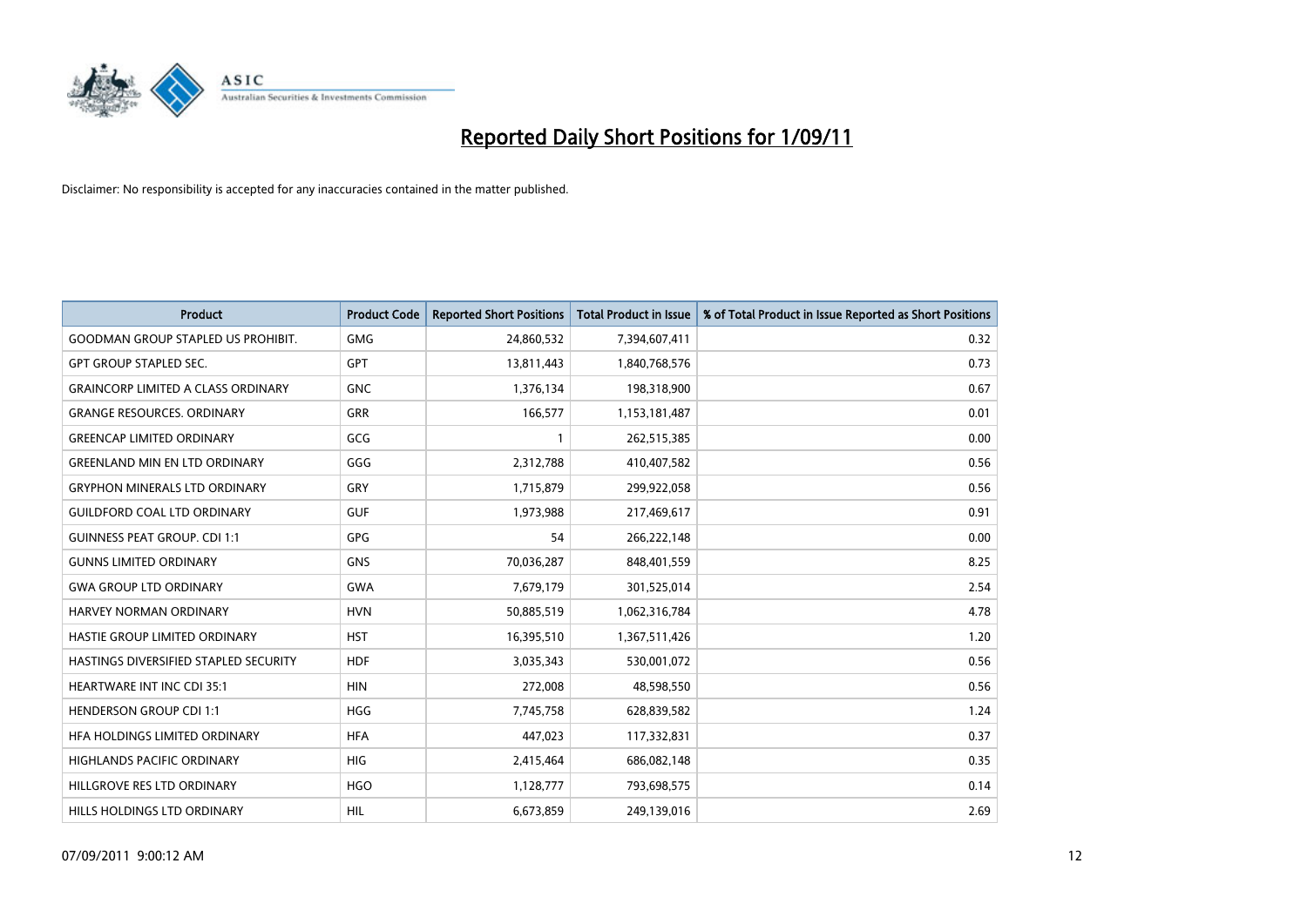

| Product                                       | <b>Product Code</b> | <b>Reported Short Positions</b> | <b>Total Product in Issue</b> | % of Total Product in Issue Reported as Short Positions |
|-----------------------------------------------|---------------------|---------------------------------|-------------------------------|---------------------------------------------------------|
| HORIZON OIL LIMITED ORDINARY                  | <b>HZN</b>          | 13,023,554                      | 1,130,811,515                 | 1.15                                                    |
| HUNNU COAL LIMITED ORDINARY                   | <b>HUN</b>          | 38,037                          | 216,565,002                   | 0.02                                                    |
| <b>ICON ENERGY LIMITED ORDINARY</b>           | <b>ICN</b>          | 67,000                          | 469,301,394                   | 0.01                                                    |
| <b>IINET LIMITED ORDINARY</b>                 | <b>IIN</b>          | 1,216,179                       | 152,169,119                   | 0.80                                                    |
| <b>IKWEZI MINING LTD ORDINARY</b>             | <b>IKW</b>          | 2,991,310                       | 168,800,000                   | 1.77                                                    |
| <b>ILUKA RESOURCES ORDINARY</b>               | ILU                 | 5,311,881                       | 418,700,517                   | 1.25                                                    |
| <b>IMDEX LIMITED ORDINARY</b>                 | <b>IMD</b>          | 36.688                          | 203,405,935                   | 0.02                                                    |
| IMF (AUSTRALIA) LTD ORDINARY                  | <b>IMF</b>          | 329,821                         | 123,828,193                   | 0.26                                                    |
| IMX RESOURCES LTD ORDINARY                    | <b>IXR</b>          | 20,000                          | 262,612,803                   | 0.01                                                    |
| <b>INCITEC PIVOT ORDINARY</b>                 | IPL                 | 1,947,727                       | 1,628,730,107                 | 0.09                                                    |
| <b>INDEPENDENCE GROUP ORDINARY</b>            | <b>IGO</b>          | 1,573,817                       | 202,907,135                   | 0.76                                                    |
| <b>INDOPHIL RESOURCES ORDINARY</b>            | <b>IRN</b>          | 15,402,976                      | 995,437,860                   | 1.56                                                    |
| <b>INDUSTREA LIMITED ORDINARY</b>             | IDL                 | 1,594,970                       | 364,733,566                   | 0.43                                                    |
| <b>INFIGEN ENERGY STAPLED SECURITIES</b>      | <b>IFN</b>          | 14,224,292                      | 762,265,972                   | 1.87                                                    |
| ING RE COM GROUP STAPLED SECURITIES           | ILF                 | 9,075                           | 441,029,194                   | 0.00                                                    |
| <b>INSURANCE AUSTRALIA ORDINARY</b>           | <b>IAG</b>          | 8,551,562                       | 2,079,034,021                 | 0.40                                                    |
| INT GOLDFIELDS LTD ORDINARY                   | <b>IGS</b>          | 9,542,682                       | 571,520,386                   | 1.67                                                    |
| INTEGRA MINING LTD. ORDINARY                  | <b>IGR</b>          | 7,305,550                       | 843,493,881                   | 0.85                                                    |
| <b>INTREPID MINES ORDINARY</b>                | <b>IAU</b>          | 3,580,228                       | 522,312,291                   | 0.69                                                    |
| <b>INVESTA OFFICE FUND STAPLED SECURITIES</b> | <b>IOF</b>          | 8,851,291                       | 2,729,071,212                 | 0.31                                                    |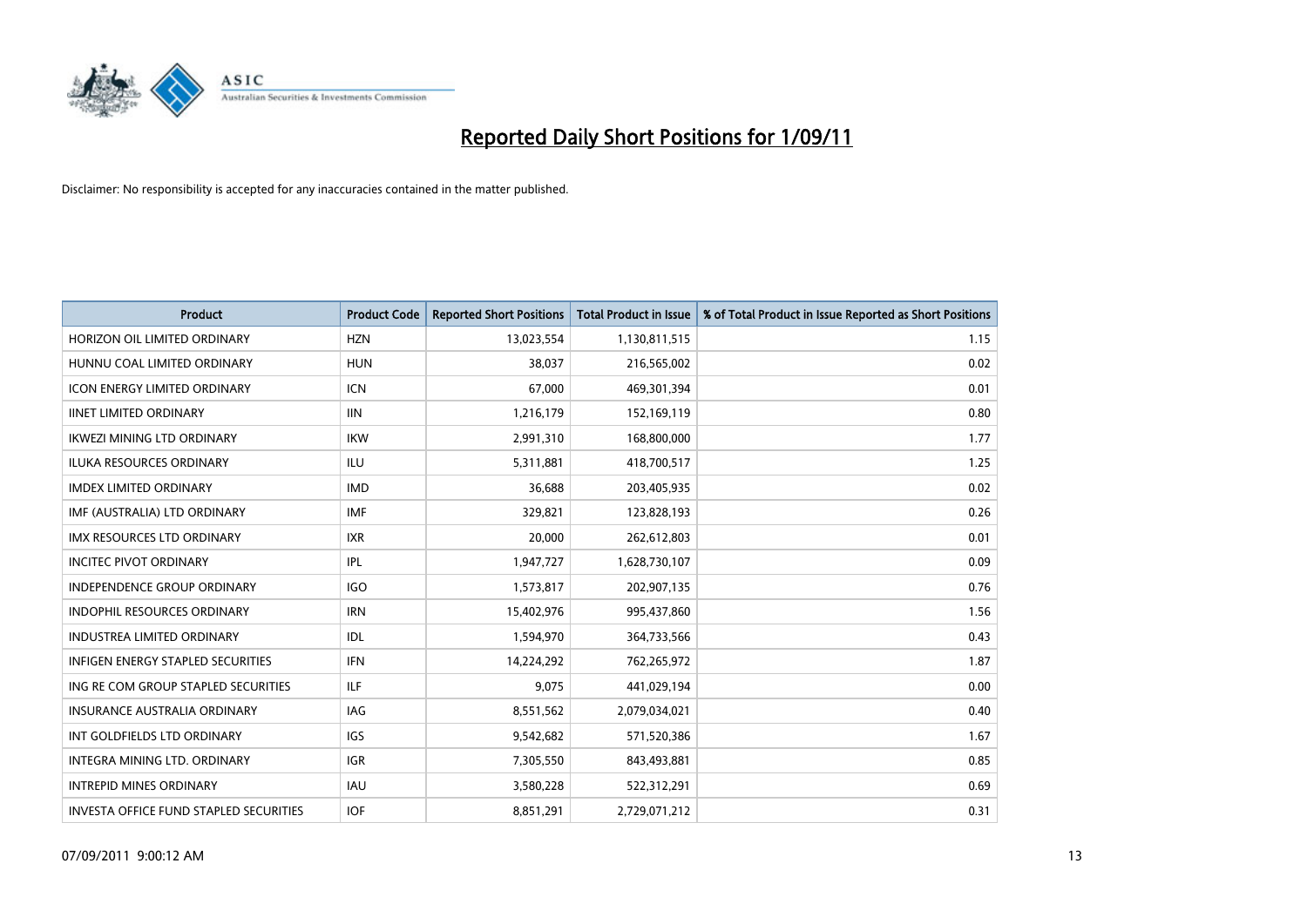

| Product                                   | <b>Product Code</b> | <b>Reported Short Positions</b> | Total Product in Issue | % of Total Product in Issue Reported as Short Positions |
|-------------------------------------------|---------------------|---------------------------------|------------------------|---------------------------------------------------------|
| <b>INVOCARE LIMITED ORDINARY</b>          | <b>IVC</b>          | 1,007,929                       | 107,912,897            | 0.95                                                    |
| <b>ION LIMITED ORDINARY</b>               | <b>ION</b>          | 164,453                         | 256,365,105            | 0.06                                                    |
| <b>IOOF HOLDINGS LTD ORDINARY</b>         | IFL.                | 1,003,676                       | 229,794,395            | 0.40                                                    |
| IRESS MARKET TECH. ORDINARY               | <b>IRE</b>          | 1,842,328                       | 126,920,010            | 1.45                                                    |
| <b>IRON ORE HOLDINGS ORDINARY</b>         | <b>IOH</b>          | 40.476                          | 166,087,005            | 0.02                                                    |
| ISHARES MSCI AUS 200 ISHARES MSCI AUS 200 | IOZ                 | 71,296                          | 2,400,836              | 2.97                                                    |
| ISHARES MSCI EM MKTS CDI 1:1              | <b>IEM</b>          | 18,083                          | 425,700,000            | 0.00                                                    |
| ISHARES RUSSELL 2000 CDI 1:1              | <b>IRU</b>          | 7,960                           | 147,350,000            | 0.01                                                    |
| ISHARES S&P 500 CDI 1:1                   | <b>IVV</b>          | 9,728                           | 116,350,000            | 0.01                                                    |
| ISHARES S&P HIGH DIV ISHARES S&P HIGH DIV | <b>IHD</b>          | 54,331                          | 2,300,931              | 2.36                                                    |
| ISHARES SMALL ORDS ISHARES SMALL ORDS     | <b>ISO</b>          | 281,386                         | 3,901,916              | 7.21                                                    |
| <b>IVANHOE AUSTRALIA ORDINARY</b>         | <b>IVA</b>          | 196,786                         | 418,729,553            | 0.04                                                    |
| JAMES HARDIE INDUST CHESS DEPOSITARY INT  | <b>IHX</b>          | 26,691,734                      | 437,311,611            | 6.06                                                    |
| <b>JAMESON RESOURCES ORDINARY</b>         | JAL                 | 1,600,000                       | 95,828,865             | 1.67                                                    |
| <b>IB HI-FI LIMITED ORDINARY</b>          | <b>IBH</b>          | 20,513,360                      | 98,617,428             | 20.79                                                   |
| <b>JUPITER MINES ORDINARY</b>             | <b>IMS</b>          | 51,873                          | 1,561,235,037          | 0.00                                                    |
| <b>KAGARA LTD ORDINARY</b>                | KZL                 | 11,244,686                      | 718,068,836            | 1.56                                                    |
| KAROON GAS AUSTRALIA ORDINARY             | <b>KAR</b>          | 1,659,380                       | 221,420,769            | 0.74                                                    |
| KATHMANDU HOLD LTD ORDINARY               | <b>KMD</b>          | 1,180,696                       | 200,000,000            | 0.58                                                    |
| <b>KEYBRIDGE CAPITAL ORDINARY</b>         | <b>KBC</b>          | 5,999                           | 172,070,564            | 0.00                                                    |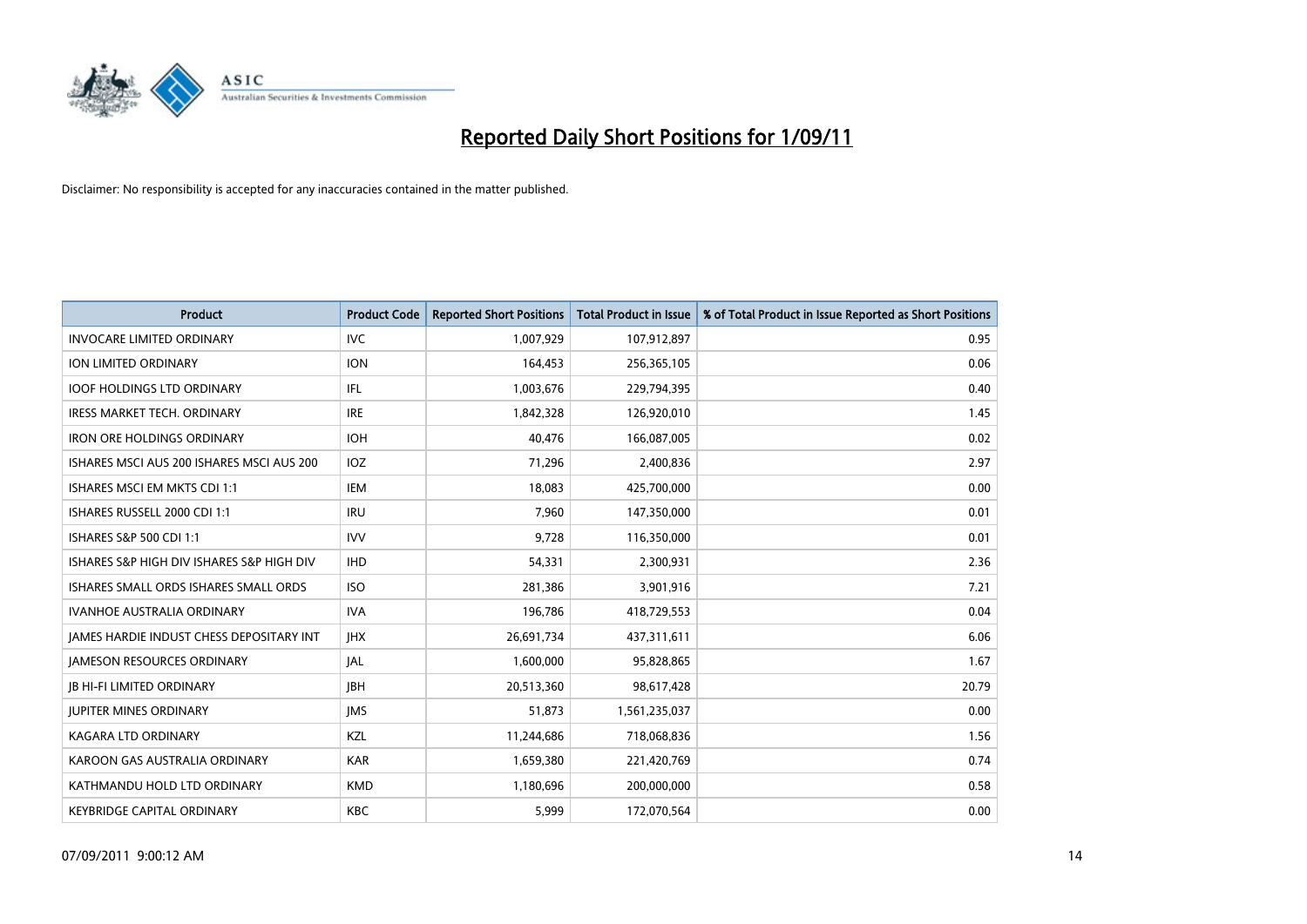

| <b>Product</b>                        | <b>Product Code</b> | <b>Reported Short Positions</b> | <b>Total Product in Issue</b> | % of Total Product in Issue Reported as Short Positions |
|---------------------------------------|---------------------|---------------------------------|-------------------------------|---------------------------------------------------------|
| KIMBERLEY METALS LTD ORDINARY         | <b>KBL</b>          | 1,820                           | 164,752,978                   | 0.00                                                    |
| KINGSGATE CONSOLID. ORDINARY          | <b>KCN</b>          | 2,683,018                       | 135,346,490                   | 1.96                                                    |
| KINGSROSE MINING LTD ORDINARY         | <b>KRM</b>          | 565,218                         | 266,873,726                   | 0.20                                                    |
| LEIGHTON HOLDINGS ORDINARY            | LEI                 | 9,212,711                       | 336,515,596                   | 2.72                                                    |
| LEND LEASE GROUP UNIT/ORD STAPLED     | <b>LLC</b>          | 2,367,371                       | 570,915,669                   | 0.41                                                    |
| LINC ENERGY LTD ORDINARY              | <b>LNC</b>          | 6,271,024                       | 503,418,900                   | 1.25                                                    |
| LIQUEFIED NATURAL ORDINARY            | LNG                 | 370,140                         | 267,699,015                   | 0.14                                                    |
| LUDOWICI LIMITED ORDINARY             | LDW                 | 6,496                           | 29,353,354                    | 0.02                                                    |
| LYNAS CORPORATION ORDINARY            | <b>LYC</b>          | 62,396,092                      | 1,713,846,913                 | 3.64                                                    |
| M2 TELECOMMUNICATION ORDINARY         | <b>MTU</b>          | 1,058                           | 123,731,285                   | 0.00                                                    |
| MACARTHUR COAL ORDINARY               | <b>MCC</b>          | 1,081,989                       | 302,092,343                   | 0.35                                                    |
| <b>MACMAHON HOLDINGS ORDINARY</b>     | MAH                 | 4,859,003                       | 738,631,705                   | 0.66                                                    |
| MACQ ATLAS ROADS GRP ORDINARY STAPLED | <b>MOA</b>          | 7,624,563                       | 464,279,594                   | 1.63                                                    |
| MACQUARIE GROUP LTD ORDINARY          | <b>MOG</b>          | 4,942,629                       | 348,285,032                   | 1.39                                                    |
| MAP GROUP STAPLED US PROHIBIT.        | <b>MAP</b>          | 4,054,689                       | 1,861,210,782                 | 0.20                                                    |
| MARENGO MINING ORDINARY               | <b>MGO</b>          | 121,461                         | 1,002,399,863                 | 0.01                                                    |
| <b>MATRIX C &amp; E LTD ORDINARY</b>  | <b>MCE</b>          | 322,642                         | 77,081,507                    | 0.42                                                    |
| MCMILLAN SHAKESPEARE ORDINARY         | <b>MMS</b>          | 2,888                           | 68,110,310                    | 0.00                                                    |
| <b>MCPHERSON'S LTD ORDINARY</b>       | <b>MCP</b>          | 313,489                         | 72,401,758                    | 0.44                                                    |
| MEDUSA MINING LTD ORDINARY            | <b>MML</b>          | 1,026,165                       | 188,233,911                   | 0.54                                                    |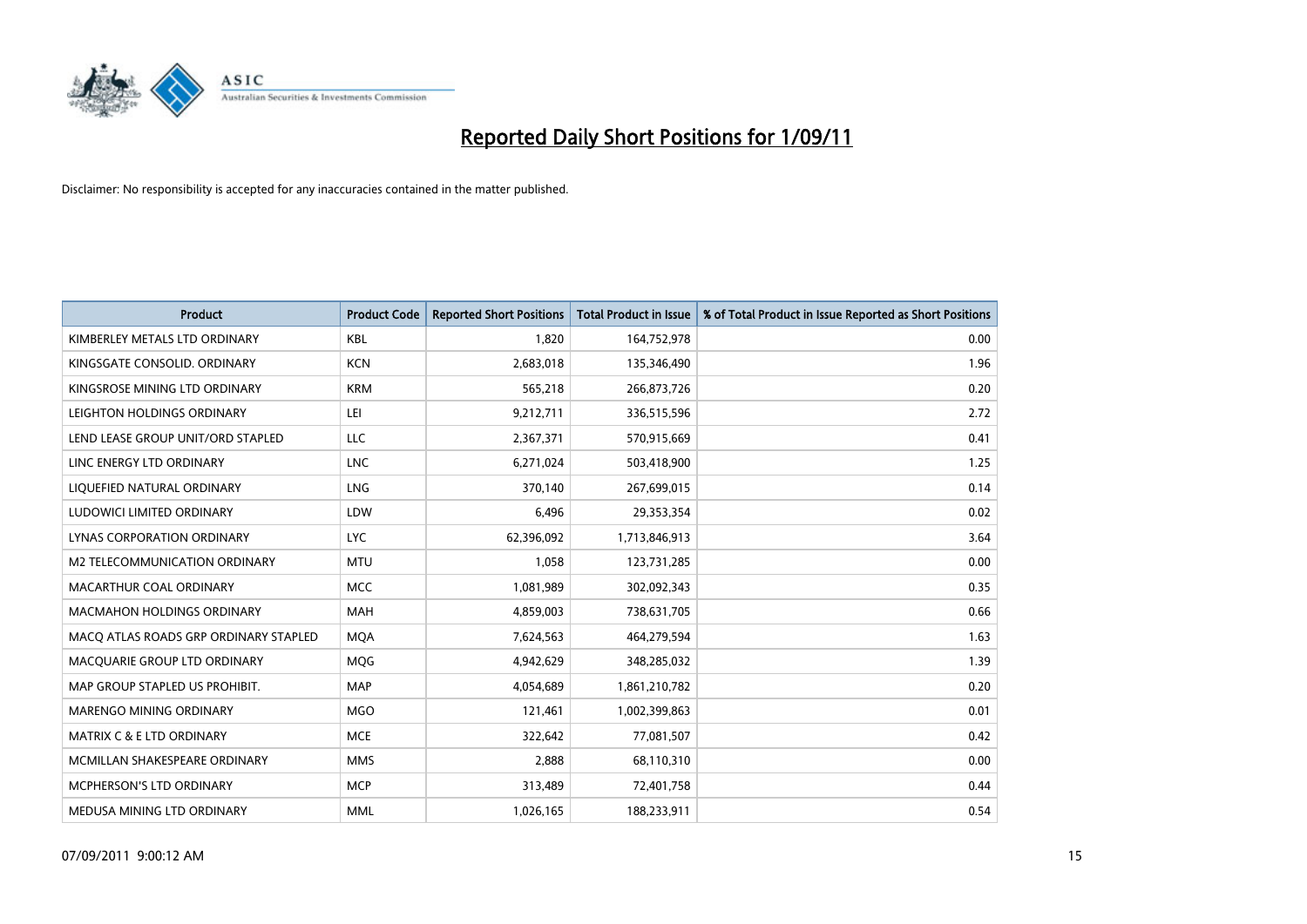

| <b>Product</b>                   | <b>Product Code</b> | <b>Reported Short Positions</b> | <b>Total Product in Issue</b> | % of Total Product in Issue Reported as Short Positions |
|----------------------------------|---------------------|---------------------------------|-------------------------------|---------------------------------------------------------|
| MELBOURNE IT LIMITED ORDINARY    | <b>MLB</b>          | 168,914                         | 80,662,621                    | 0.21                                                    |
| MEO AUSTRALIA LTD ORDINARY       | <b>MEO</b>          | 4,045,706                       | 539,913,260                   | 0.74                                                    |
| <b>MERMAID MARINE ORDINARY</b>   | <b>MRM</b>          | 1,429,154                       | 215,477,852                   | 0.66                                                    |
| MESOBLAST LIMITED ORDINARY       | <b>MSB</b>          | 4,384,662                       | 280,425,258                   | 1.54                                                    |
| METALS X LIMITED ORDINARY        | <b>MLX</b>          | 326,940                         | 1,358,424,065                 | 0.03                                                    |
| METCASH LIMITED ORDINARY         | <b>MTS</b>          | 29,199,038                      | 769,165,596                   | 3.80                                                    |
| METGASCO LIMITED ORDINARY        | <b>MEL</b>          | 235,435                         | 334,821,745                   | 0.07                                                    |
| <b>METMINCO LIMITED ORDINARY</b> | <b>MNC</b>          | 1,117,520                       | 1,462,616,146                 | 0.08                                                    |
| METROCOAL LIMITED ORDINARY       | <b>MTE</b>          | 550,025                         | 98,773,663                    | 0.56                                                    |
| MHM METALS LIMITED ORDINARY      | <b>MHM</b>          | 135,162                         | 102,252,570                   | 0.14                                                    |
| MICLYN EXP OFFSHR ORDINARY       | <b>MIO</b>          | 607,348                         | 274,618,684                   | 0.21                                                    |
| MINARA RESOURCES ORDINARY        | <b>MRE</b>          | 10,343,103                      | 1,169,424,487                 | 0.88                                                    |
| MINCOR RESOURCES NL ORDINARY     | <b>MCR</b>          | 1,648,323                       | 198,360,804                   | 0.82                                                    |
| MINEMAKERS LIMITED ORDINARY      | <b>MAK</b>          | 44,227                          | 227,003,950                   | 0.02                                                    |
| MINERAL DEPOSITS ORDINARY        | <b>MDL</b>          | 245,591                         | 83,538,786                    | 0.29                                                    |
| MINERAL RESOURCES, ORDINARY      | <b>MIN</b>          | 800,862                         | 183,778,017                   | 0.46                                                    |
| MIRABELA NICKEL LTD ORDINARY     | <b>MBN</b>          | 12,853,073                      | 491,781,237                   | 2.60                                                    |
| MIRVAC GROUP STAPLED SECURITIES  | <b>MGR</b>          | 33,594,903                      | 3,416,924,188                 | 0.97                                                    |
| MOLOPO ENERGY LTD ORDINARY       | <b>MPO</b>          | 1,546,881                       | 245,579,810                   | 0.62                                                    |
| MONADELPHOUS GROUP ORDINARY      | <b>MND</b>          | 586,096                         | 87,576,827                    | 0.66                                                    |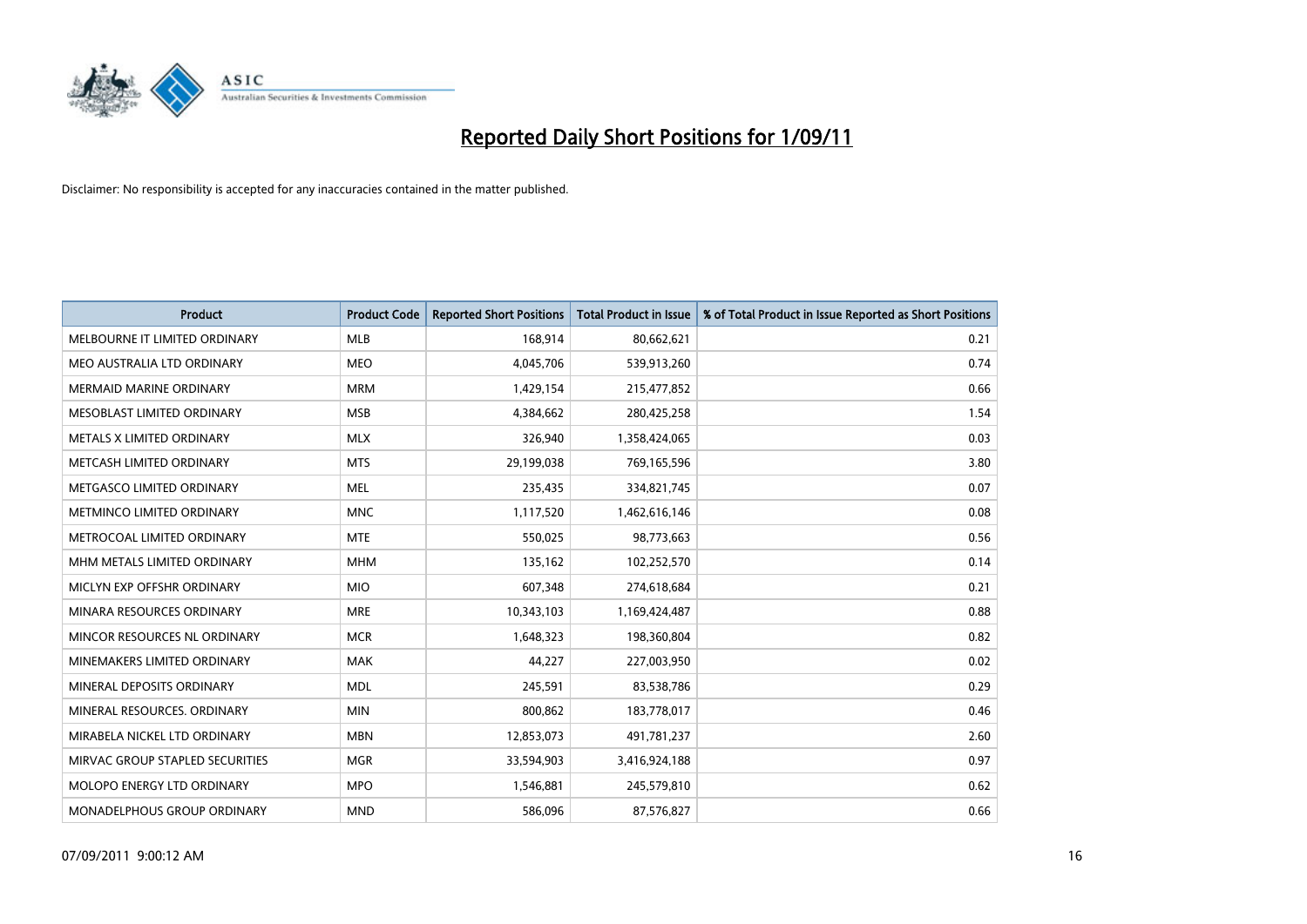

| <b>Product</b>                    | <b>Product Code</b> | <b>Reported Short Positions</b> | <b>Total Product in Issue</b> | % of Total Product in Issue Reported as Short Positions |
|-----------------------------------|---------------------|---------------------------------|-------------------------------|---------------------------------------------------------|
| MORTGAGE CHOICE LTD ORDINARY      | <b>MOC</b>          | 81,586                          | 119,948,255                   | 0.07                                                    |
| MOUNT GIBSON IRON ORDINARY        | <b>MGX</b>          | 10,680,216                      | 1,082,570,693                 | 0.96                                                    |
| MULTIPLEX SITES SITES             | <b>MXUPA</b>        | 51                              | 4,500,000                     | 0.00                                                    |
| MURCHISON METALS LTD ORDINARY     | <b>MMX</b>          | 13,225,376                      | 437,354,555                   | 3.00                                                    |
| <b>MYER HOLDINGS LTD ORDINARY</b> | <b>MYR</b>          | 47,693,412                      | 583,147,884                   | 8.17                                                    |
| <b>MYSTATE LIMITED ORDINARY</b>   | <b>MYS</b>          | 1,400                           | 67,439,158                    | 0.00                                                    |
| NATIONAL AUST. BANK ORDINARY      | <b>NAB</b>          | 17,989,007                      | 2,201,147,145                 | 0.80                                                    |
| NATURAL FUEL LIMITED ORDINARY     | <b>NFL</b>          |                                 | 1,121,912                     | 0.00                                                    |
| NAVIGATOR RESOURCES ORDINARY      | <b>NAV</b>          | 500                             | 2,096,058,840                 | 0.00                                                    |
| NAVITAS LIMITED ORDINARY          | <b>NVT</b>          | 2,615,616                       | 375,230,115                   | 0.69                                                    |
| NEPTUNE MARINE ORDINARY           | <b>NMS</b>          | 182,253                         | 1,748,545,632                 | 0.01                                                    |
| NEW HOPE CORPORATION ORDINARY     | <b>NHC</b>          | 180,110                         | 830,230,549                   | 0.01                                                    |
| NEWCREST MINING ORDINARY          | <b>NCM</b>          | 2,994,543                       | 765,000,000                   | 0.37                                                    |
| NEWS CORP A NON-VOTING CDI        | <b>NWSLV</b>        | 7,202,500                       | 1,834,034,532                 | 0.40                                                    |
| NEWS CORP B VOTING CDI            | <b>NWS</b>          | 4,901,243                       | 798,520,953                   | 0.59                                                    |
| NEWSAT LIMITED ORDINARY           | <b>NWT</b>          | 2,000,000                       | 8,787,294,861                 | 0.02                                                    |
| NEXBIS LIMITED ORDINARY           | <b>NBS</b>          | 63,733                          | 798,356,704                   | 0.01                                                    |
| NEXTDC LIMITED ORDINARY           | <b>NXT</b>          | 34,285                          | 112,104,986                   | 0.03                                                    |
| NEXUS ENERGY LIMITED ORDINARY     | <b>NXS</b>          | 3,653,790                       | 1,326,697,820                 | 0.26                                                    |
| NIB HOLDINGS LIMITED ORDINARY     | <b>NHF</b>          | 104,911                         | 466,733,110                   | 0.02                                                    |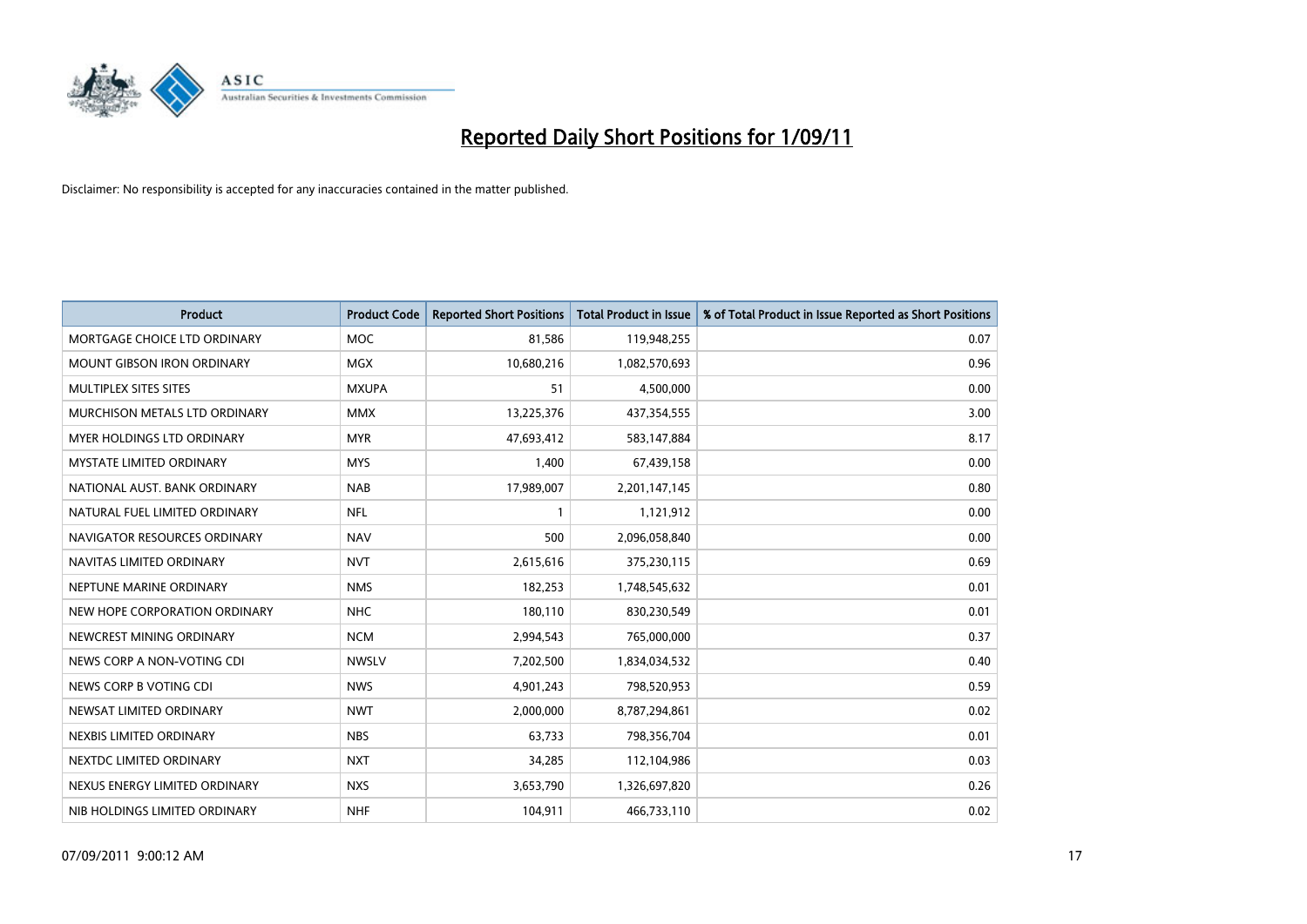

| Product                               | <b>Product Code</b> | <b>Reported Short Positions</b> | <b>Total Product in Issue</b> | % of Total Product in Issue Reported as Short Positions |
|---------------------------------------|---------------------|---------------------------------|-------------------------------|---------------------------------------------------------|
| NICK SCALI LIMITED ORDINARY           | <b>NCK</b>          | 35,846                          | 81,000,000                    | 0.04                                                    |
| NIDO PETROLEUM ORDINARY               | <b>NDO</b>          | 3,080,746                       | 1,389,163,151                 | 0.22                                                    |
| NKWE PLATINUM 10C US COMMON           | <b>NKP</b>          | 87,301                          | 559,651,184                   | 0.02                                                    |
| NOBLE MINERAL RES ORDINARY            | <b>NMG</b>          | 571,624                         | 460,296,067                   | 0.14                                                    |
| NORTHERN IRON LTD ORDINARY            | <b>NFE</b>          | 1,036,212                       | 336,084,863                   | 0.31                                                    |
| NRW HOLDINGS LIMITED ORDINARY         | <b>NWH</b>          | 52,797                          | 278,888,011                   | 0.00                                                    |
| NUCOAL RESOURCES NL ORDINARY          | <b>NCR</b>          | 126,695                         | 437,193,340                   | 0.03                                                    |
| NUFARM LIMITED ORDINARY               | <b>NUF</b>          | 3,987,975                       | 261,833,005                   | 1.53                                                    |
| OAKTON LIMITED ORDINARY               | <b>OKN</b>          | 614,683                         | 93,800,235                    | 0.66                                                    |
| OCEANAGOLD CORP. CHESS DEPOSITARY INT | <b>OGC</b>          | 359,446                         | 262,600,385                   | 0.12                                                    |
| OCEANIA CAPITAL LTD ORDINARY          | <b>OCP</b>          | 2,500                           | 91,921,295                    | 0.00                                                    |
| OIL SEARCH LTD ORDINARY               | OSH                 | 11,943,107                      | 1,320,648,378                 | 0.86                                                    |
| OM HOLDINGS LIMITED ORDINARY          | OMH                 | 9,434,363                       | 504,105,150                   | 1.87                                                    |
| <b>ONESTEEL LIMITED ORDINARY</b>      | OST                 | 18,659,774                      | 1,338,106,652                 | 1.39                                                    |
| ORICA LIMITED ORDINARY                | ORI                 | 2,288,957                       | 363,966,570                   | 0.60                                                    |
| ORIGIN ENERGY ORDINARY                | <b>ORG</b>          | 3,003,570                       | 1,064,894,259                 | 0.26                                                    |
| OROCOBRE LIMITED ORDINARY             | <b>ORE</b>          | 124,402                         | 103,195,029                   | 0.11                                                    |
| OROTONGROUP LIMITED ORDINARY          | <b>ORL</b>          | 175,386                         | 40,880,902                    | 0.42                                                    |
| OTTO ENERGY LIMITED ORDINARY          | <b>OEL</b>          | 109,204                         | 1,138,290,071                 | 0.01                                                    |
| OZ MINERALS ORDINARY                  | OZL                 | 6,568,553                       | 323,877,514                   | 2.00                                                    |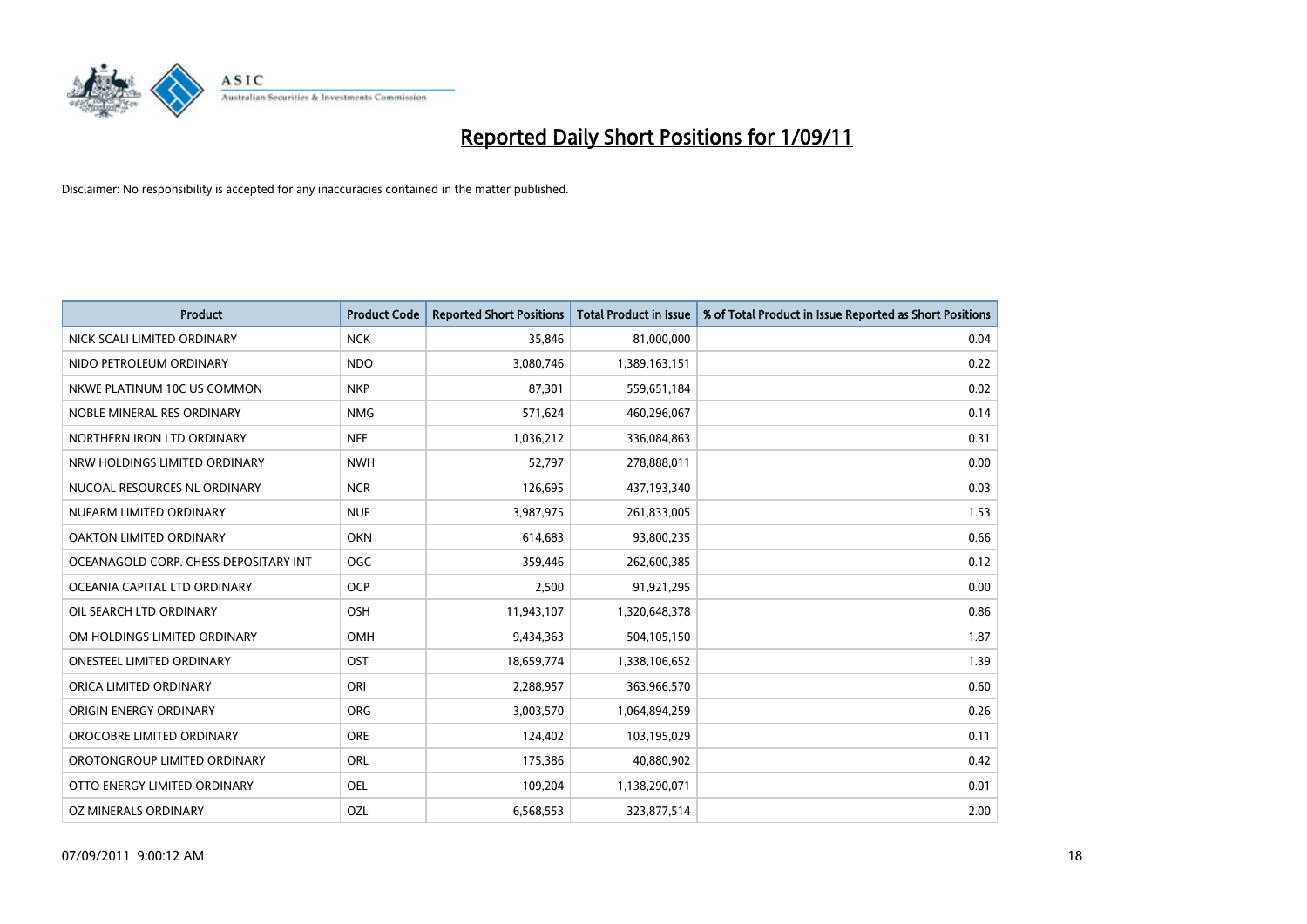

| <b>Product</b>                 | <b>Product Code</b> | <b>Reported Short Positions</b> | <b>Total Product in Issue</b> | % of Total Product in Issue Reported as Short Positions |
|--------------------------------|---------------------|---------------------------------|-------------------------------|---------------------------------------------------------|
| <b>PACIFIC BRANDS ORDINARY</b> | <b>PBG</b>          | 9,681,765                       | 931,386,248                   | 1.05                                                    |
| PALADIN ENERGY LTD ORDINARY    | <b>PDN</b>          | 11,243,563                      | 777,698,217                   | 1.46                                                    |
| PANAUST LIMITED ORDINARY       | <b>PNA</b>          | 10,611,583                      | 593,867,443                   | 1.77                                                    |
| PANORAMIC RESOURCES ORDINARY   | PAN                 | 952,504                         | 207,050,710                   | 0.46                                                    |
| PAPERLINX LIMITED ORDINARY     | <b>PPX</b>          | 7,267,321                       | 603,580,761                   | 1.22                                                    |
| PAPILLON RES LTD ORDINARY      | PIR                 | 637,413                         | 206,775,658                   | 0.31                                                    |
| PATTIES FOODS LTD ORDINARY     | PFL                 |                                 | 138,989,223                   | 0.00                                                    |
| PEAK RESOURCES ORDINARY        | <b>PEK</b>          | 102,336                         | 155,979,643                   | 0.07                                                    |
| PEET LIMITED ORDINARY          | <b>PPC</b>          | 88,409                          | 318,038,544                   | 0.02                                                    |
| PENINSULA ENERGY LTD ORDINARY  | <b>PEN</b>          | 1,493,377                       | 2,124,099,941                 | 0.07                                                    |
| PERILYA LIMITED ORDINARY       | PEM                 | 359,810                         | 526,075,563                   | 0.07                                                    |
| PERPETUAL LIMITED ORDINARY     | PPT                 | 3,101,363                       | 44,671,129                    | 6.94                                                    |
| PERSEUS MINING LTD ORDINARY    | PRU                 | 3,390,709                       | 425,667,088                   | 0.79                                                    |
| PETSEC ENERGY ORDINARY         | <b>PSA</b>          | 223,332                         | 231,283,622                   | 0.10                                                    |
| PHARMAXIS LTD ORDINARY         | <b>PXS</b>          | 2,095,601                       | 229,030,309                   | 0.91                                                    |
| PHOTON GROUP LTD ORDINARY      | <b>PGA</b>          | 250,510                         | 1,540,886,866                 | 0.02                                                    |
| PLATINUM ASSET ORDINARY        | <b>PTM</b>          | 7,787,015                       | 561,347,878                   | 1.39                                                    |
| PLATINUM AUSTRALIA ORDINARY    | <b>PLA</b>          | 9,189,386                       | 392,430,039                   | 2.32                                                    |
| PLATINUM CAPITAL LTD ORDINARY  | <b>PMC</b>          |                                 | 164,959,410                   | 0.00                                                    |
| PLUTON RESOURCES ORDINARY      | PLV                 | 49,163                          | 211,355,652                   | 0.02                                                    |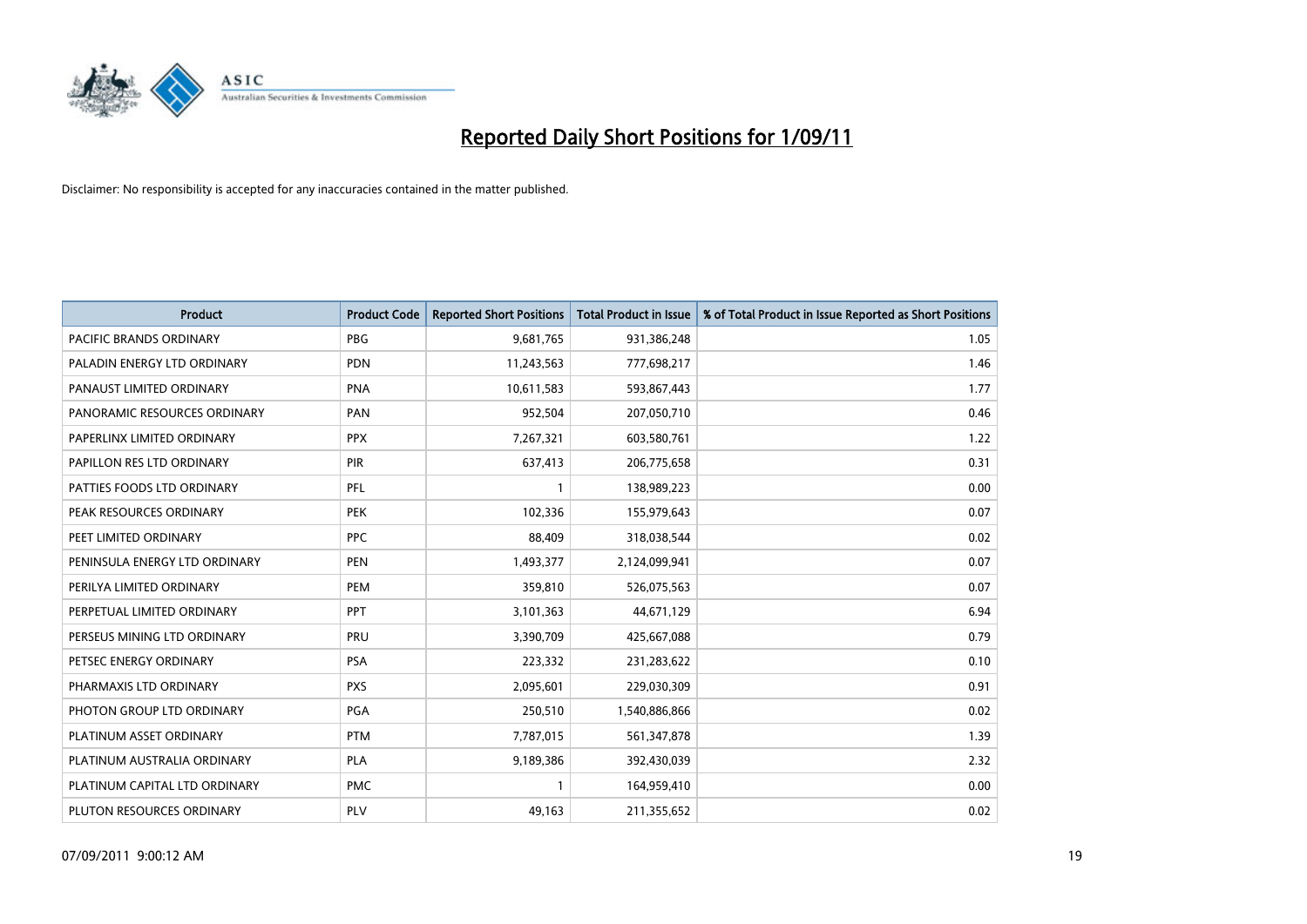

| <b>Product</b>                                 | <b>Product Code</b> | <b>Reported Short Positions</b> | <b>Total Product in Issue</b> | % of Total Product in Issue Reported as Short Positions |
|------------------------------------------------|---------------------|---------------------------------|-------------------------------|---------------------------------------------------------|
| PMP LIMITED ORDINARY                           | <b>PMP</b>          | 39,012                          | 329,879,212                   | 0.01                                                    |
| PORT BOUVARD LIMITED ORDINARY                  | PBD                 | 6,754                           | 593,868,295                   | 0.00                                                    |
| PRANA BIOTECHNOLOGY ORDINARY                   | PBT                 | 196,910                         | 275,286,783                   | 0.07                                                    |
| PREMIER INVESTMENTS ORDINARY                   | <b>PMV</b>          | 198,124                         | 155,062,831                   | 0.13                                                    |
| PRIMARY HEALTH CARE ORDINARY                   | <b>PRY</b>          | 8,854,661                       | 497,469,803                   | 1.77                                                    |
| PRIME MEDIA GRP LTD ORDINARY                   | PRT                 | 30,874                          | 366,330,303                   | 0.01                                                    |
| PRIMEAG AUSTRALIA ORDINARY                     | PAG                 | 636,874                         | 266,394,444                   | 0.24                                                    |
| PROGEN PHARMACEUTIC ORDINARY                   | PGL                 | 151,596                         | 24,709,097                    | 0.61                                                    |
| PROGRAMMED ORDINARY                            | <b>PRG</b>          | 687,845                         | 118,169,908                   | 0.58                                                    |
| <b>PSIVIDA CORP CDI 1:1</b>                    | <b>PVA</b>          | 6,878                           | 8,767,048                     | 0.08                                                    |
| <b>QANTAS AIRWAYS ORDINARY</b>                 | QAN                 | 31,910,387                      | 2,265,123,620                 | 1.40                                                    |
| <b>QBE INSURANCE GROUP ORDINARY</b>            | <b>OBE</b>          | 26,842,747                      | 1,092,654,587                 | 2.39                                                    |
| OR NATIONAL LIMITED ORDINARY                   | <b>ORN</b>          | 25,576,168                      | 2,440,000,000                 | 1.02                                                    |
| <b>OUBE LOGISTICS HLDG DEFERRED SETTLEMENT</b> | <b>QUBDA</b>        | 12,860                          | 610,839,329                   | 0.00                                                    |
| RAMELIUS RESOURCES ORDINARY                    | <b>RMS</b>          | 85,942                          | 291,767,215                   | 0.02                                                    |
| RAMSAY HEALTH CARE ORDINARY                    | <b>RHC</b>          | 1,385,355                       | 202,081,252                   | 0.68                                                    |
| <b>RCR TOMLINSON ORDINARY</b>                  | <b>RCR</b>          | 68,067                          | 132,010,172                   | 0.05                                                    |
| <b>REA GROUP ORDINARY</b>                      | <b>REA</b>          | 122,350                         | 130,401,680                   | 0.10                                                    |
| <b>RED 5 LIMITED ORDINARY</b>                  | <b>RED</b>          | 221,149                         | 1,283,674,237                 | 0.02                                                    |
| RED FORK ENERGY ORDINARY                       | <b>RFE</b>          | 7,696                           | 269,769,853                   | 0.00                                                    |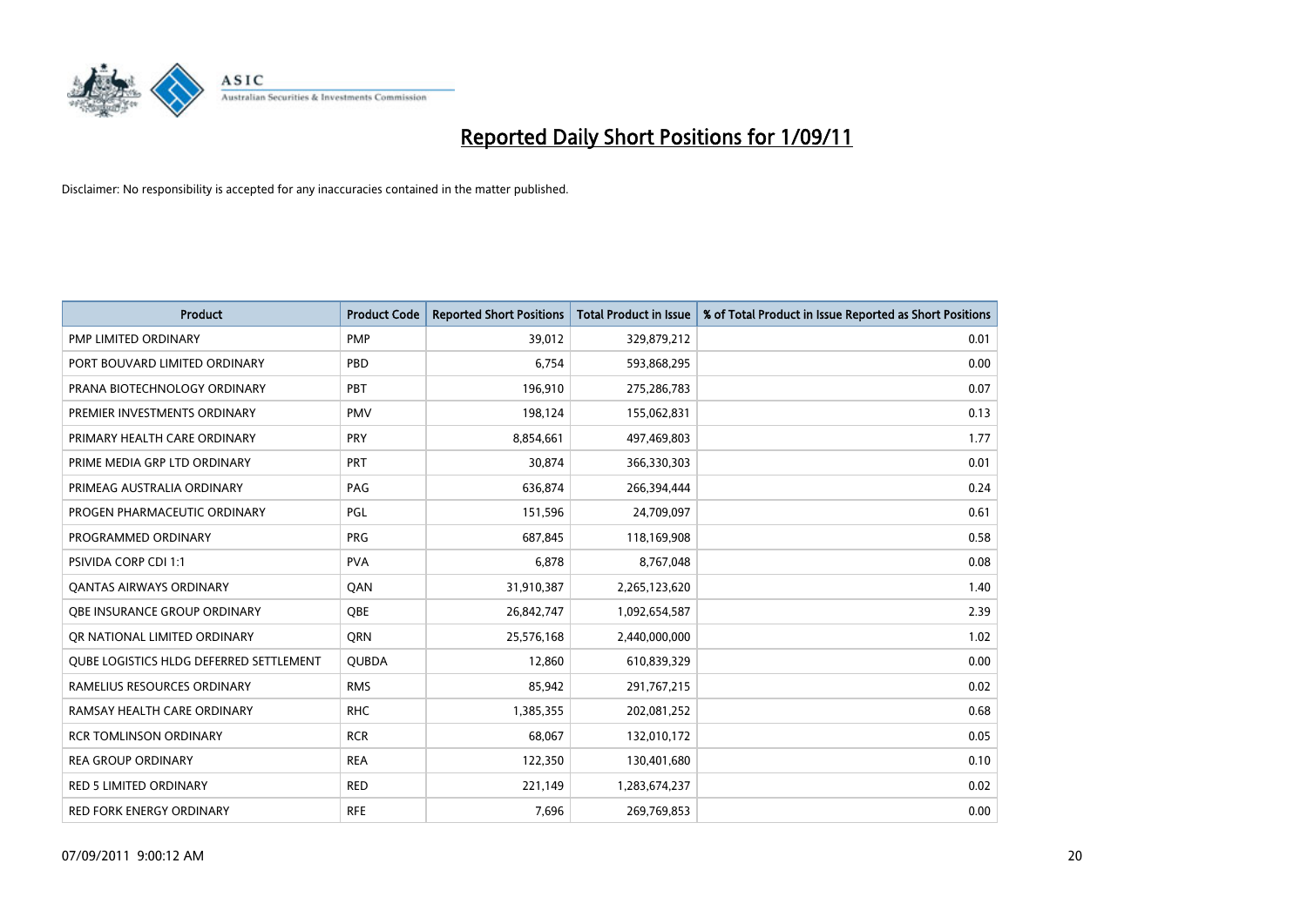

| Product                             | <b>Product Code</b> | <b>Reported Short Positions</b> | <b>Total Product in Issue</b> | % of Total Product in Issue Reported as Short Positions |
|-------------------------------------|---------------------|---------------------------------|-------------------------------|---------------------------------------------------------|
| REDBANK ENERGY LTD ORDINARY         | <b>AEI</b>          | 19                              | 786,287                       | 0.00                                                    |
| REED RESOURCES LTD ORDINARY         | <b>RDR</b>          | 397,210                         | 264,742,501                   | 0.15                                                    |
| <b>REGIS RESOURCES ORDINARY</b>     | <b>RRL</b>          | 1,906,417                       | 433,273,680                   | 0.43                                                    |
| RESMED INC CDI 10:1                 | <b>RMD</b>          | 11,480,383                      | 1,556,242,300                 | 0.74                                                    |
| <b>RESOLUTE MINING ORDINARY</b>     | <b>RSG</b>          | 3,132,710                       | 467,810,508                   | 0.67                                                    |
| <b>RESOURCE GENERATION ORDINARY</b> | <b>RES</b>          | 324,311                         | 262,895,652                   | 0.12                                                    |
| REVERSE CORP LIMITED ORDINARY       | <b>REF</b>          | 25,141                          | 92,382,175                    | 0.03                                                    |
| REX MINERALS LIMITED ORDINARY       | <b>RXM</b>          | 1,004,593                       | 153,635,519                   | 0.65                                                    |
| RHG LIMITED ORDINARY                | <b>RHG</b>          | 1,310,022                       | 320,092,978                   | 0.40                                                    |
| <b>RIALTO ENERGY ORDINARY</b>       | <b>RIA</b>          | 296,775                         | 375,006,264                   | 0.08                                                    |
| <b>RIDLEY CORPORATION ORDINARY</b>  | <b>RIC</b>          | 509,655                         | 307,817,071                   | 0.17                                                    |
| RIO TINTO LIMITED ORDINARY          | <b>RIO</b>          | 18,241,103                      | 435,758,720                   | 4.16                                                    |
| <b>RIVERCITY MOTORWAY STAPLED</b>   | <b>RCY</b>          | 132,000                         | 957,010,115                   | 0.01                                                    |
| ROBUST RESOURCES ORDINARY           | <b>ROL</b>          | 1,139,041                       | 84,944,097                    | 1.34                                                    |
| ROC OIL COMPANY ORDINARY            | <b>ROC</b>          | 1,193,052                       | 713,254,560                   | 0.17                                                    |
| ROYAL WOLF HOLDINGS ORDINARY        | <b>RWH</b>          | 60,000                          | 100,387,052                   | 0.06                                                    |
| SAI GLOBAL LIMITED ORDINARY         | SAI                 | 1,104,503                       | 199,964,806                   | 0.56                                                    |
| SALMAT LIMITED ORDINARY             | <b>SLM</b>          | 964,045                         | 159,784,049                   | 0.60                                                    |
| SANDFIRE RESOURCES ORDINARY         | <b>SFR</b>          | 1,665,007                       | 149,919,969                   | 1.11                                                    |
| <b>SANTOS LTD ORDINARY</b>          | <b>STO</b>          | 17,753,759                      | 878,130,057                   | 1.97                                                    |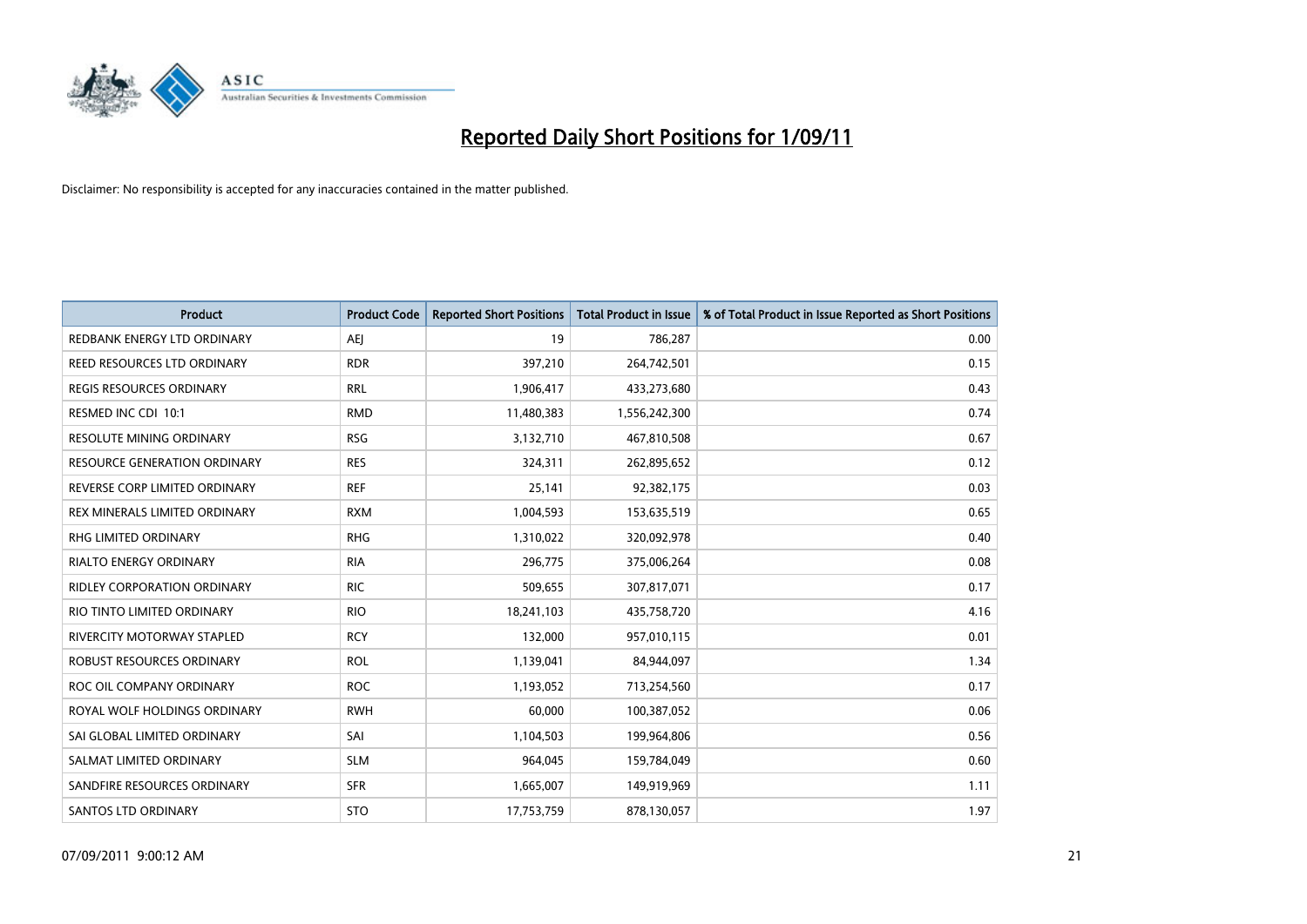

| Product                                  | <b>Product Code</b> | <b>Reported Short Positions</b> | <b>Total Product in Issue</b> | % of Total Product in Issue Reported as Short Positions |
|------------------------------------------|---------------------|---------------------------------|-------------------------------|---------------------------------------------------------|
| SARACEN MINERAL ORDINARY                 | <b>SAR</b>          | 827,201                         | 492,251,415                   | 0.16                                                    |
| SEDGMAN LIMITED ORDINARY                 | <b>SDM</b>          | 349,619                         | 209,752,689                   | 0.16                                                    |
| SEEK LIMITED ORDINARY                    | <b>SEK</b>          | 15,333,022                      | 337,079,207                   | 4.53                                                    |
| SELECT HARVESTS ORDINARY                 | <b>SHV</b>          | 396,595                         | 56,226,960                    | 0.71                                                    |
| SENETAS CORPORATION ORDINARY             | <b>SEN</b>          | 756,999                         | 463,105,195                   | 0.16                                                    |
| SENEX ENERGY LIMITED ORDINARY            | SXY                 | 400,000                         | 760,722,223                   | 0.05                                                    |
| SERVCORP LIMITED ORDINARY                | SRV                 | 180,453                         | 98,440,807                    | 0.18                                                    |
| SERVICE STREAM ORDINARY                  | <b>SSM</b>          | 344,663                         | 283,418,867                   | 0.12                                                    |
| SEVEN GROUP HOLDINGS ORDINARY            | <b>SVW</b>          | 1,318,084                       | 306,410,281                   | 0.42                                                    |
| SEVEN WEST MEDIA LTD ORDINARY            | <b>SWM</b>          | 2,882,081                       | 610,327,899                   | 0.45                                                    |
| SIGMA PHARMACEUTICAL ORDINARY            | <b>SIP</b>          | 15,507,126                      | 1,178,626,572                 | 1.31                                                    |
| SILEX SYSTEMS ORDINARY                   | <b>SLX</b>          | 387,218                         | 170,133,997                   | 0.22                                                    |
| SILVER LAKE RESOURCE ORDINARY            | <b>SLR</b>          | 171,368                         | 178,882,838                   | 0.09                                                    |
| SIMS METAL MGMT LTD ORDINARY             | <b>SGM</b>          | 3,027,209                       | 205,408,830                   | 1.46                                                    |
| SINGAPORE TELECOMM. CHESS DEPOSITARY INT | SGT                 | 4,271,802                       | 185,441,814                   | 2.30                                                    |
| SIRIUS RESOURCES NL ORDINARY             | <b>SIR</b>          | 82,500                          | 137,134,586                   | 0.06                                                    |
| SKILLED GROUP LTD ORDINARY               | <b>SKE</b>          | 32,504                          | 233, 243, 776                 | 0.01                                                    |
| SMS MANAGEMENT. ORDINARY                 | <b>SMX</b>          | 159,941                         | 68,290,180                    | 0.23                                                    |
| SONIC HEALTHCARE ORDINARY                | <b>SHL</b>          | 6,243,351                       | 389,969,875                   | 1.58                                                    |
| SOUL PATTINSON (W.H) ORDINARY            | SOL                 | 18,577                          | 238,640,580                   | 0.01                                                    |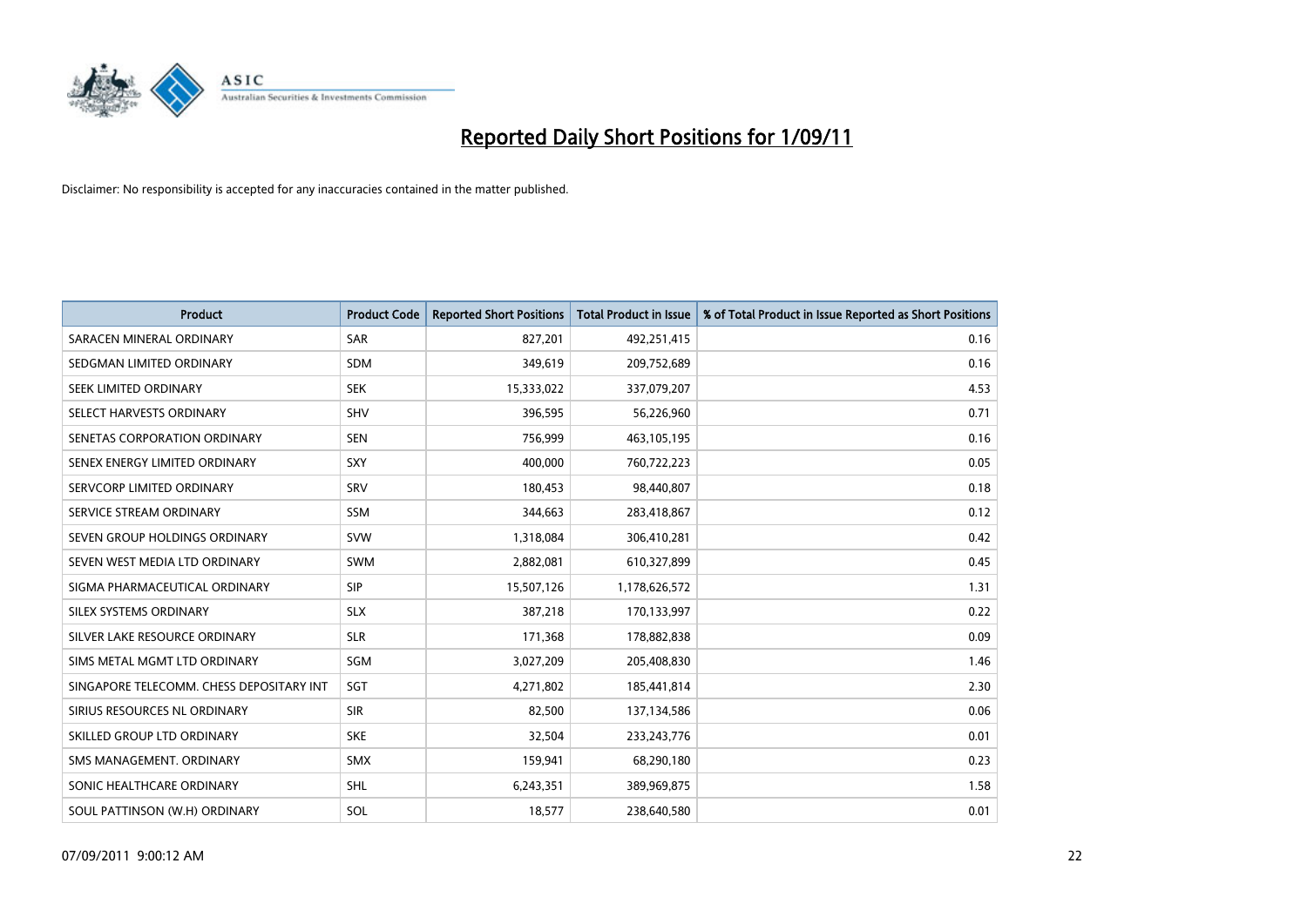

| Product                                  | <b>Product Code</b> | <b>Reported Short Positions</b> | <b>Total Product in Issue</b> | % of Total Product in Issue Reported as Short Positions |
|------------------------------------------|---------------------|---------------------------------|-------------------------------|---------------------------------------------------------|
| SP AUSNET STAPLED SECURITIES             | <b>SPN</b>          | 3,160,554                       | 2,850,932,204                 | 0.09                                                    |
| SPARK INFRASTRUCTURE STAPLED NOTE & UNIT | SKI                 | 16,083,090                      | 1,326,734,264                 | 1.20                                                    |
| SPDR 200 FUND ETF UNITS                  | <b>STW</b>          | 8,008                           | 52,178,556                    | 0.02                                                    |
| SPECIALTY FASHION ORDINARY               | <b>SFH</b>          | 618,786                         | 191,786,121                   | 0.32                                                    |
| SPOTLESS GROUP LTD ORDINARY              | <b>SPT</b>          | 1,367,582                       | 262,766,725                   | 0.52                                                    |
| ST BARBARA LIMITED ORDINARY              | <b>SBM</b>          | 7,690,600                       | 325,615,389                   | 2.33                                                    |
| STAGING CONNECTIONS ORDINARY             | <b>STG</b>          | 2,917,189                       | 78,317,726                    | 3.72                                                    |
| STANMORE COAL LTD ORDINARY               | <b>SMR</b>          | 88,951                          | 89,791,402                    | 0.10                                                    |
| STARPHARMA HOLDINGS ORDINARY             | SPL                 | 1,135,677                       | 247,946,578                   | 0.46                                                    |
| STH AMERICAN COR LTD ORDINARY            | SAY                 | 9,200                           | 245,846,493                   | 0.00                                                    |
| STH CRS ELECT ENGNR ORDINARY             | <b>SXE</b>          | 2,910                           | 160,736,826                   | 0.00                                                    |
| STHN CROSS MEDIA ORDINARY                | <b>SXL</b>          | 2,730,459                       | 705,766,444                   | 0.38                                                    |
| STOCKLAND UNITS/ORD STAPLED              | SGP                 | 13,701,340                      | 2,383,036,717                 | 0.56                                                    |
| STRAITS RES LTD. ORDINARY                | <b>SRQ</b>          | 7,743,764                       | 324,796,141                   | 2.38                                                    |
| STRIKE ENERGY LTD ORDINARY               | <b>STX</b>          | 586,210                         | 440,817,026                   | 0.14                                                    |
| <b>STW COMMUNICATIONS ORDINARY</b>       | SGN                 | 254,154                         | 364,310,964                   | 0.06                                                    |
| SUNCORP GROUP LTD ORDINARY               | <b>SUN</b>          | 10,353,751                      | 1,286,600,980                 | 0.77                                                    |
| SUNDANCE RESOURCES ORDINARY              | <b>SDL</b>          | 17,011,935                      | 2,887,654,669                 | 0.57                                                    |
| SUNLAND GROUP LTD ORDINARY               | <b>SDG</b>          | 26,203                          | 220,457,476                   | 0.01                                                    |
| SUPER RET REP LTD ORDINARY               | SUL                 | 203,530                         | 130,478,739                   | 0.16                                                    |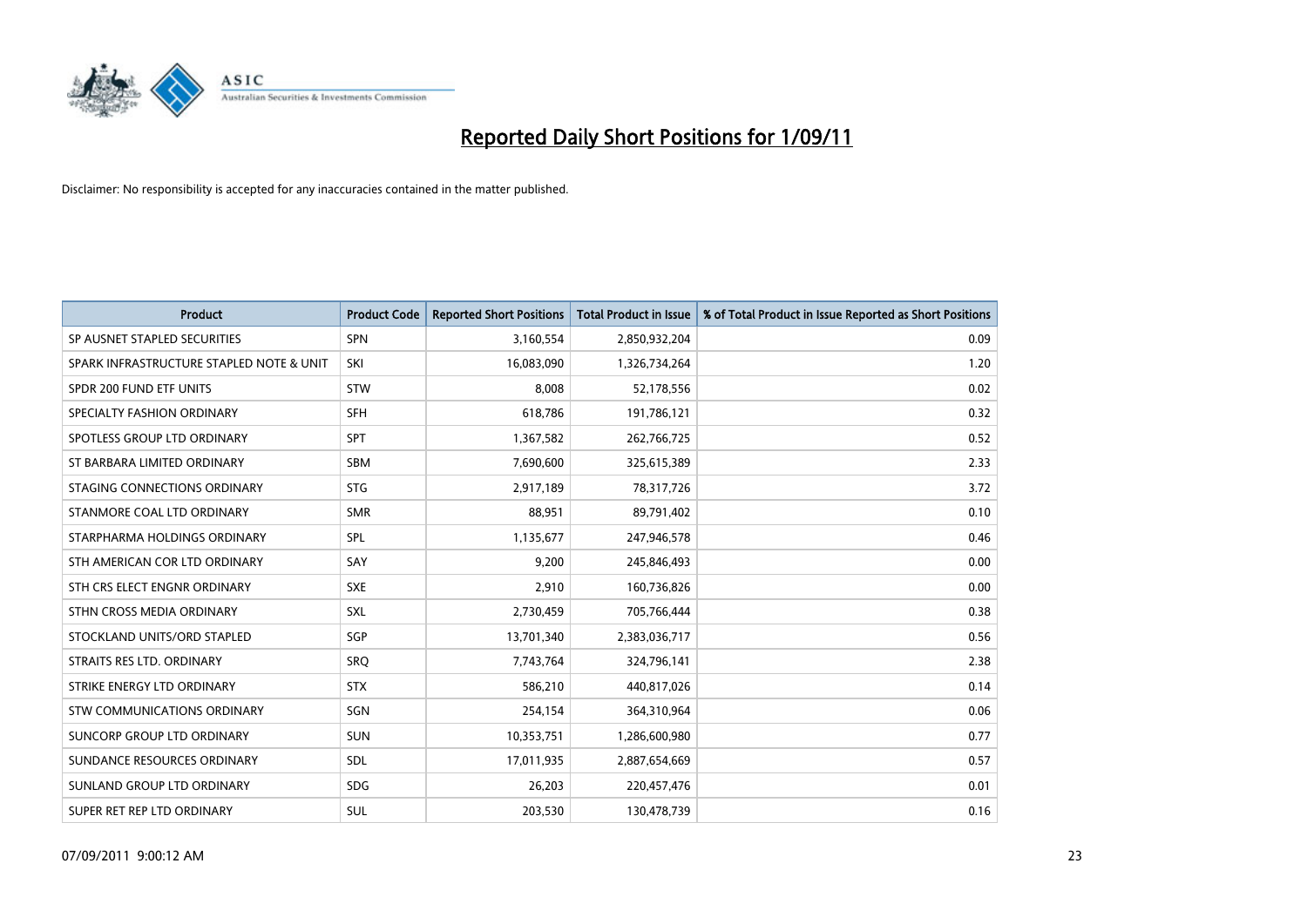

| Product                              | <b>Product Code</b> | <b>Reported Short Positions</b> | <b>Total Product in Issue</b> | % of Total Product in Issue Reported as Short Positions |
|--------------------------------------|---------------------|---------------------------------|-------------------------------|---------------------------------------------------------|
| <b>SWICK MINING ORDINARY</b>         | <b>SWK</b>          | 1,548                           | 236,724,970                   | 0.00                                                    |
| SYMEX HOLDINGS ORDINARY              | <b>SYM</b>          | 6,633                           | 189,166,670                   | 0.00                                                    |
| <b>TABCORP HOLDINGS LTD ORDINARY</b> | <b>TAH</b>          | 12,936,388                      | 688,019,737                   | 1.89                                                    |
| TALENT2 INTERNATION ORDINARY         | <b>TWO</b>          | 101,899                         | 144,958,290                   | 0.07                                                    |
| TAP OIL LIMITED ORDINARY             | <b>TAP</b>          | 591,785                         | 240,967,311                   | 0.24                                                    |
| TASSAL GROUP LIMITED ORDINARY        | <b>TGR</b>          | 87,784                          | 146,304,404                   | 0.04                                                    |
| <b>TATTS GROUP LTD ORDINARY</b>      | <b>TTS</b>          | 18,567,127                      | 1,318,687,024                 | 1.41                                                    |
| <b>TELECOM CORPORATION ORDINARY</b>  | <b>TEL</b>          | 23,101,757                      | 1,924,707,065                 | 1.20                                                    |
| TELSTRA CORPORATION. ORDINARY        | <b>TLS</b>          | 68,473,695                      | 12,443,074,357                | 0.55                                                    |
| TEN NETWORK HOLDINGS ORDINARY        | <b>TEN</b>          | 28,084,765                      | 1,045,236,720                 | 2.69                                                    |
| TERANGA GOLD CORP CDI 1:1            | <b>TGZ</b>          | 301,555                         | 153,488,354                   | 0.18                                                    |
| TFS CORPORATION LTD ORDINARY         | <b>TFC</b>          | 215,285                         | 276,453,042                   | 0.08                                                    |
| THE REJECT SHOP ORDINARY             | <b>TRS</b>          | 1,013,295                       | 26,071,170                    | 3.87                                                    |
| THOR MINING PLC CHESS DEPOSITARY 1:1 | <b>THR</b>          | 2,307                           | 222,489,120                   | 0.00                                                    |
| THORN GROUP LIMITED ORDINARY         | <b>TGA</b>          | 30,837                          | 146,091,970                   | 0.02                                                    |
| <b>TIGER RESOURCES ORDINARY</b>      | <b>TGS</b>          | 151,665                         | 671,110,549                   | 0.02                                                    |
| <b>TISHMAN SPEYER UNITS</b>          | <b>TSO</b>          | 163,576                         | 338,440,904                   | 0.05                                                    |
| TNG LIMITED ORDINARY                 | <b>TNG</b>          | 4,321                           | 284,803,062                   | 0.00                                                    |
| TOLL HOLDINGS LTD ORDINARY           | <b>TOL</b>          | 26,631,124                      | 710,128,531                   | 3.71                                                    |
| TORO ENERGY LIMITED ORDINARY         | <b>TOE</b>          | 35,404                          | 965,436,676                   | 0.00                                                    |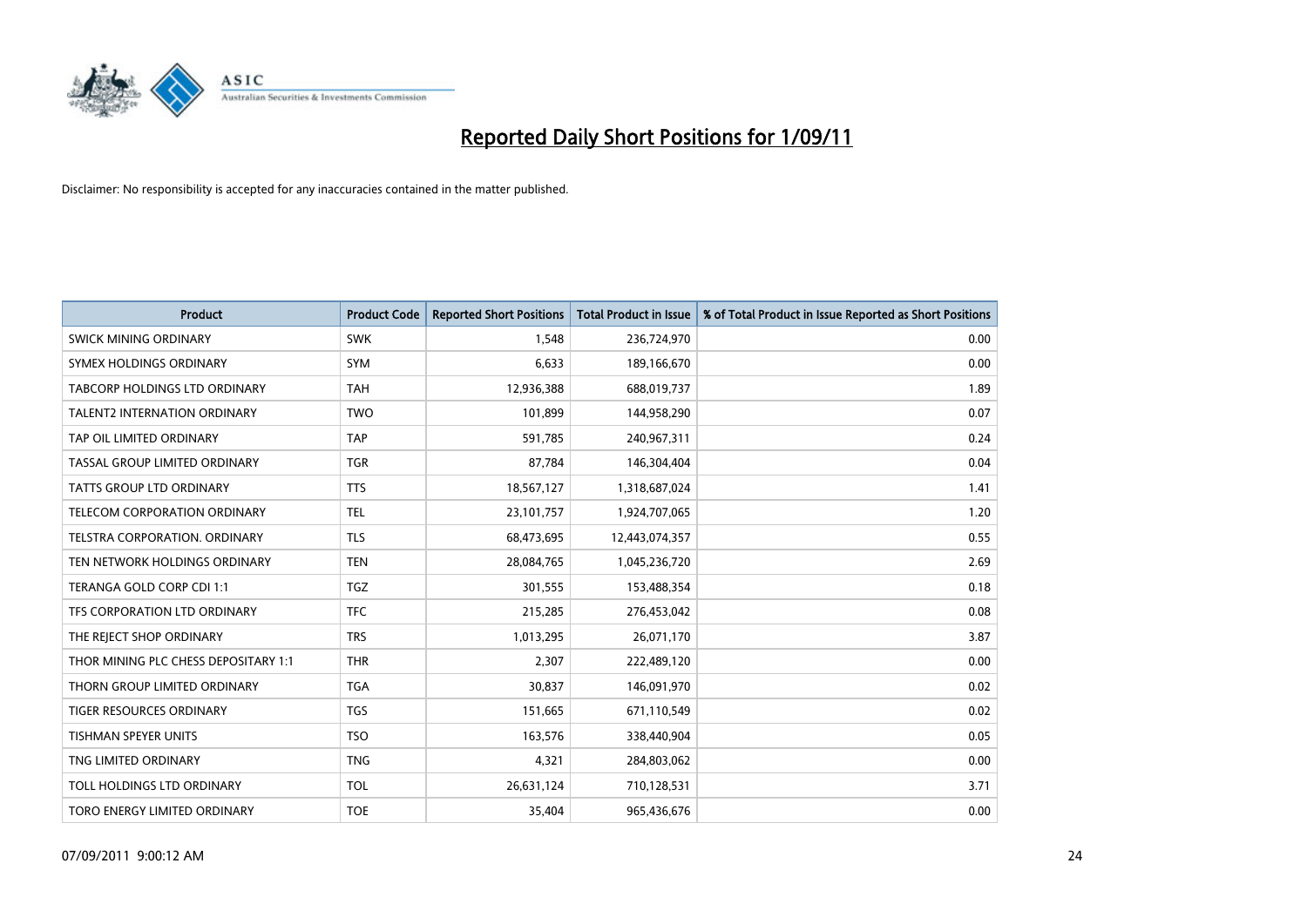

| Product                              | <b>Product Code</b> | <b>Reported Short Positions</b> | <b>Total Product in Issue</b> | % of Total Product in Issue Reported as Short Positions |
|--------------------------------------|---------------------|---------------------------------|-------------------------------|---------------------------------------------------------|
| <b>TOWER LIMITED ORDINARY</b>        | <b>TWR</b>          | 689,519                         | 265,176,580                   | 0.26                                                    |
| TOX FREE SOLUTIONS ORDINARY          | <b>TOX</b>          | 14,802                          | 96,503,382                    | 0.01                                                    |
| TPG TELECOM LIMITED ORDINARY         | <b>TPM</b>          | 6,093,628                       | 783,481,644                   | 0.79                                                    |
| TRANSFIELD SERVICES ORDINARY         | <b>TSE</b>          | 3,109,327                       | 549,715,957                   | 0.57                                                    |
| TRANSPACIFIC INDUST, ORDINARY        | <b>TPI</b>          | 12,218,305                      | 960,638,735                   | 1.24                                                    |
| TRANSURBAN GROUP TRIPLE STAPLED SEC. | <b>TCL</b>          | 6,032,843                       | 1,450,831,425                 | 0.38                                                    |
| TREASURY WINE ESTATE ORDINARY        | <b>TWE</b>          | 19,310,067                      | 647,227,144                   | 2.97                                                    |
| TRINITY GROUP STAPLED SECURITIES     | <b>TCQ</b>          | 3,419                           | 203,405,927                   | 0.00                                                    |
| TROY RESOURCES NL ORDINARY           | <b>TRY</b>          | 205,815                         | 88,001,823                    | 0.23                                                    |
| <b>UGL LIMITED ORDINARY</b>          | <b>UGL</b>          | 5,862,001                       | 166,047,171                   | 3.52                                                    |
| UNILIFE CORPORATION CDI 6:1          | <b>UNS</b>          | 766,616                         | 267,082,637                   | 0.28                                                    |
| <b>VDM GROUP LIMITED ORDINARY</b>    | <b>VMG</b>          | 11,116                          | 193,127,749                   | 0.01                                                    |
| <b>VENTURE MINERALS ORDINARY</b>     | <b>VMS</b>          | 275,522                         | 221,093,592                   | 0.12                                                    |
| <b>VIRGIN BLUE HOLDINGS ORDINARY</b> | <b>VBA</b>          | 32,167,144                      | 2,210,197,600                 | 1.45                                                    |
| <b>VISION GROUP HLDGS ORDINARY</b>   | <b>VGH</b>          | 78,000                          | 74,520,926                    | 0.10                                                    |
| VITA GROUP LTD ORDINARY              | <b>VTG</b>          | 75,190                          | 142,499,800                   | 0.05                                                    |
| VITERRA INC CDI 1:1                  | <b>VTA</b>          | 3,828                           | 68,629,939                    | 0.01                                                    |
| VNGD ALL-WORLD EX-US CDI 1:1         | <b>VEU</b>          | 1,779                           | 775,770                       | 0.23                                                    |
| <b>WATPAC LIMITED ORDINARY</b>       | <b>WTP</b>          | 16,164                          | 183,341,382                   | 0.00                                                    |
| <b>WDS LIMITED ORDINARY</b>          | <b>WDS</b>          | 701                             | 144,055,662                   | 0.00                                                    |